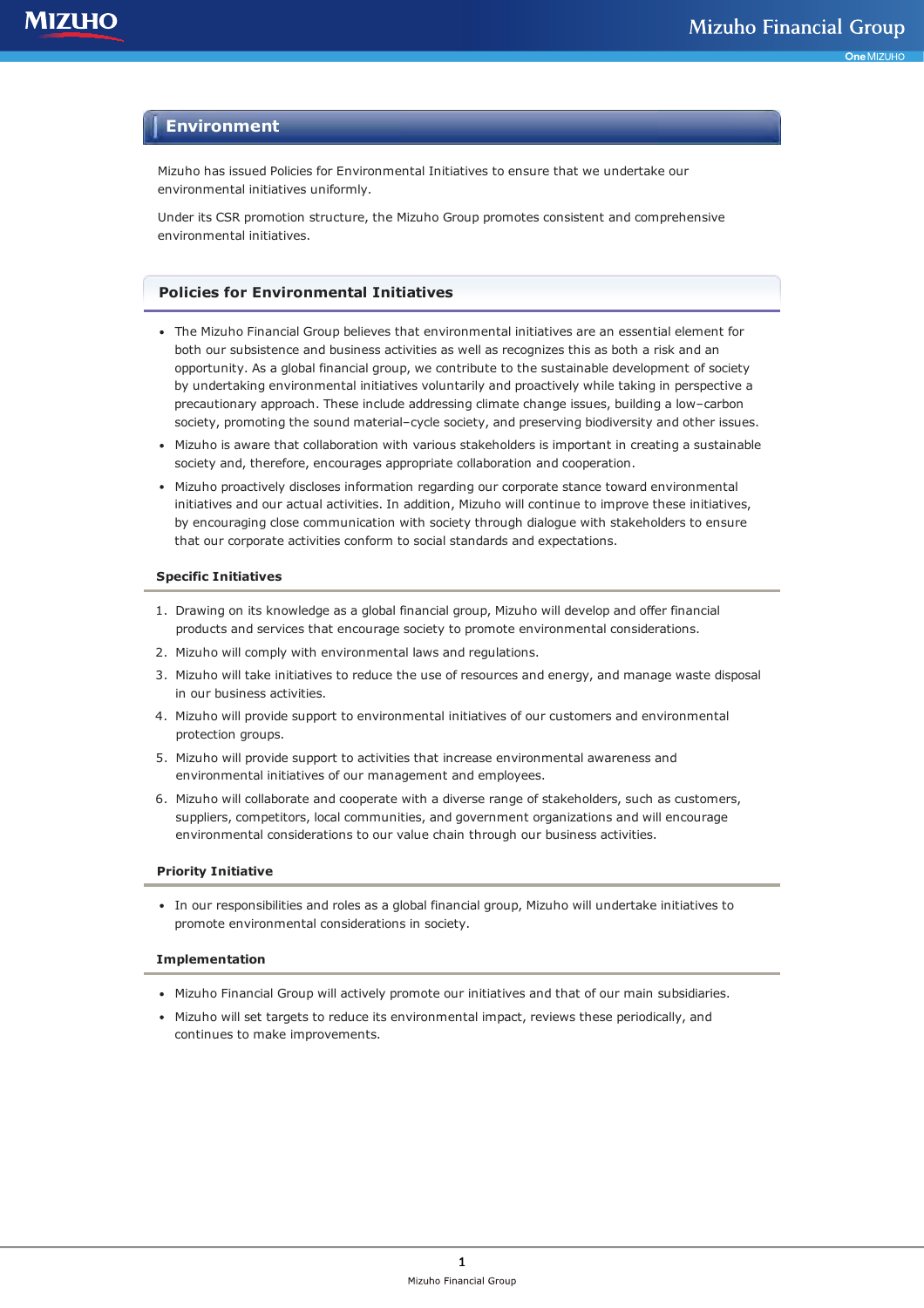# **Initiatives for the Equator Principles**

An explanation is provided of the Equator Principles, which were adopted to conduct responsible investments and financing with environmental considerations.

- What are the "Equator Principles"?
- Application for Projects
- Mizuho and the Equator Principles
- Management and Future Development of the Equator Principles Association

# **Biodiversity**

Mizuho's initiatives to protect and conserve biodiversity are explained.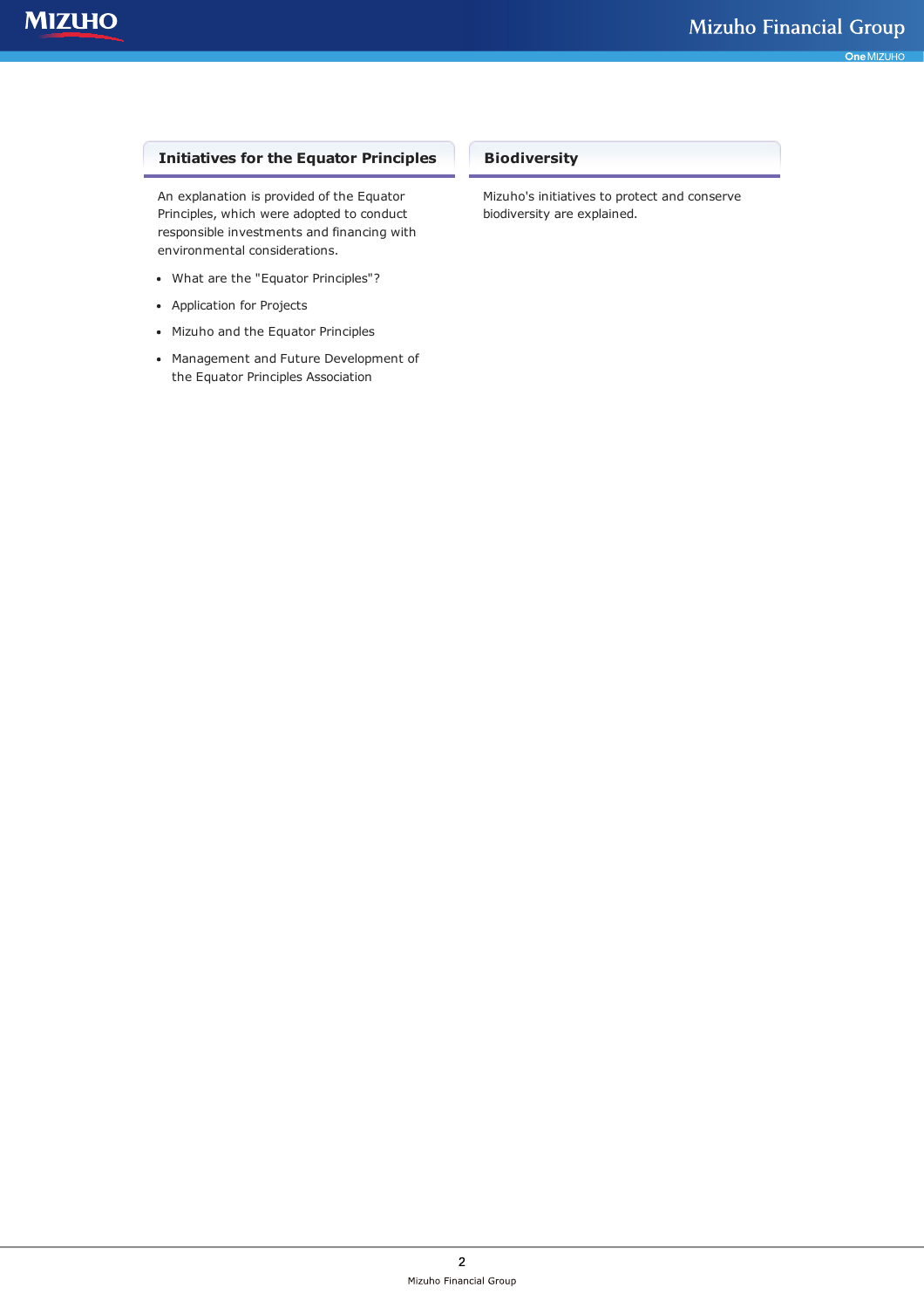# **Initiatives for the Equator Principles**

Equator Principles is a risk management framework adopted voluntarily by financial institutions to determine, assess, and manage the environmental and social risks associated with financing of large scale projects such as oil and gas development, power plants etc.

Mizuho Bank (former Mizuho Corporate Bank) was the first Asian bank to adopt the Equator Principles in 2003, and also became the first Asian bank to chair EP Association (May 2014 – May 2015).

We remain actively engaged with the Equator Principles initiative as a member of Equator Principles Association's steering committee, which consists of 15 international financial institutions.



# **What are the "Equator Principles"?**

What follows is a description of the conception, important milestones and a summary of the Equator Principles.

#### **Mizuho and the Equator Principles**

This article describes the implementation system for and achievements of the Equator Principles in Mizuho Bank.

## **Application for Projects**

This article describes the application of the Equator Principles to projects.

# **Management and Future Development of the Equator Principles Association**

This article describes the management of the Equator Principle Association and the future development of the Equator Principles.

(Note) MHBK and MHCB merged on July 1, 2013.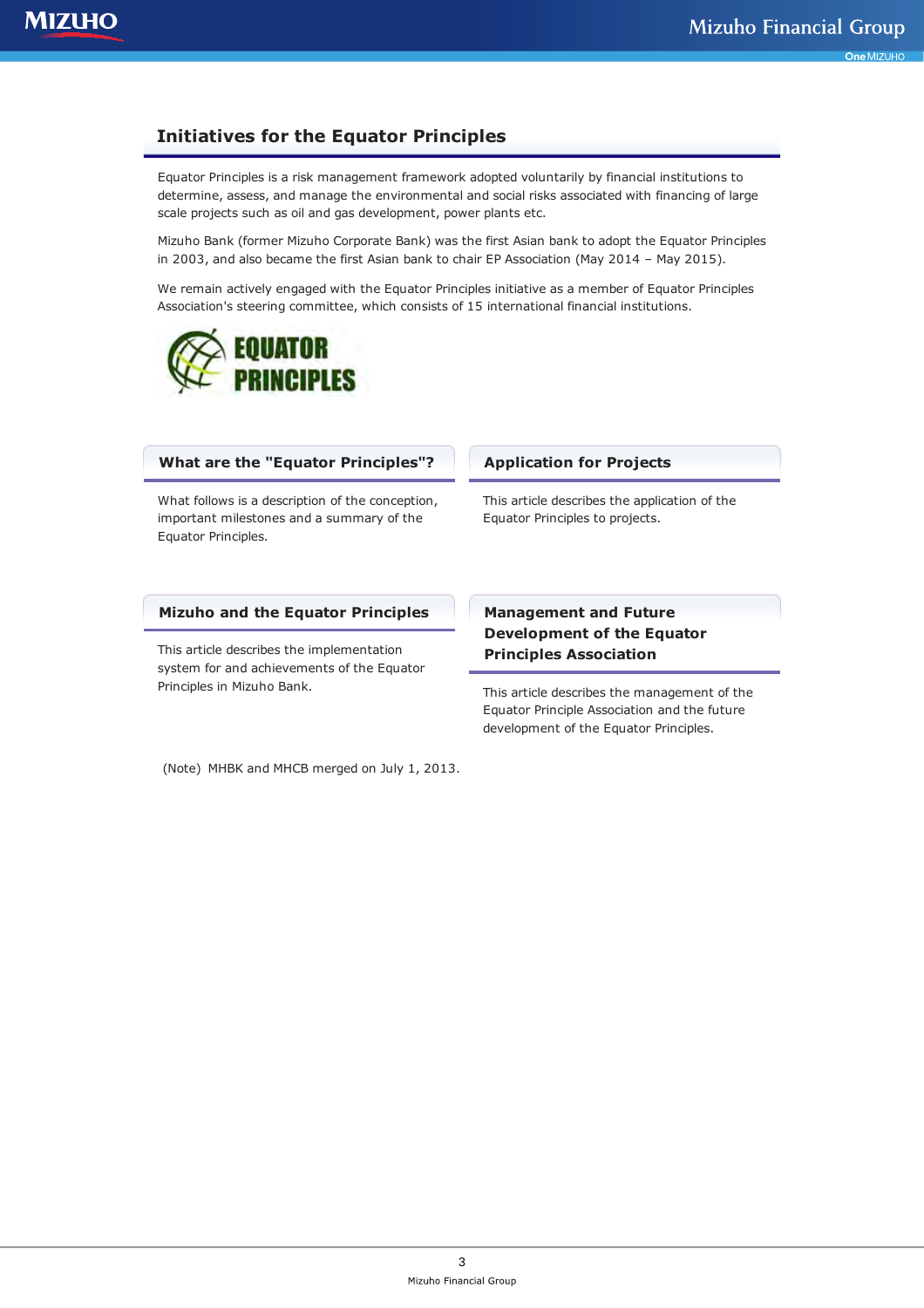# **What are the "Equator Principles"?**

# **Launch of the "Equator Principles"**

Large–scale development projects such as oil/gas development, mining, power plants, dams etc often include significant adverse impacts on the natural environment and/or local communities.

For example, in 1980s the Sardar Sarovar Project, which involved construction of dam on the Narmada River in mid–western India, was severely criticized worldwide for its adverse environmental and social impacts. Built in order to provide electricity and irrigation water to downstream regions, the construction of this dam resulted in the forced dislocation of more than 200,000 indigenous people living along the upstream districts, without provision of sufficient compensation or means of livelihood restoration. To ensure justice to the people displaced, international NGOs undertook Narmada relief campaign, due to which financial assistance to the project, provided by the World Bank and Official Development Assistance (ODA) of the Japanese government was aborted.

Amidst such growing interests in the environmental and social impacts, by the late 1990s, multilateral development financial organizations such as the World Bank and Export Credit Agencies of OECD member countries came up with their respective environmental and social guidelines to appropriately manage environmental and social risks associated with such large–scale projects. However, only a handful of private financial institutions were implementing environmental and social reviews at that time. Therefore, environmental NGOs started demanding that the private financial institutions independently manage environmental and social risks as more attention was given to CSR in terms of environmental issues.

To address these demands and concerns, in October 2002, ABN AMRO and the International Finance Corporation (IFC) – organization in charge of private projects for the World Bank Group, invited major international financial institutions engaged in project finance activities, to assemble in London with the intention to come up with environmental and social risks management guidelines for private financial institutions. As a result of this meeting, Citigroup, ABN AMRO, Barclays, and West LB in collaboration with IFC, created a framework of managing environmental and social risks. The Equator Principles (EPs) were thus formulated in June 2003.

EPs were first revised in July 2006, to align it with the IFC Performance Standards (April 2006). Further revision of IFC Performance Standards in 2012 and the need to strengthen environmental and social risks management, resulted in the launch of third version of the EPs (EP III) in June 2013.

#### **Column: Origin of the name "Equator Principles"**

The initial founders of the Equator Principles (EPs) wanted the adoption of the EPs to be a globally applicable (to financial institutions in the northern and southern hemispheres) and the equator seemed to represent that balance perfectly – hence the name, Equator Principles.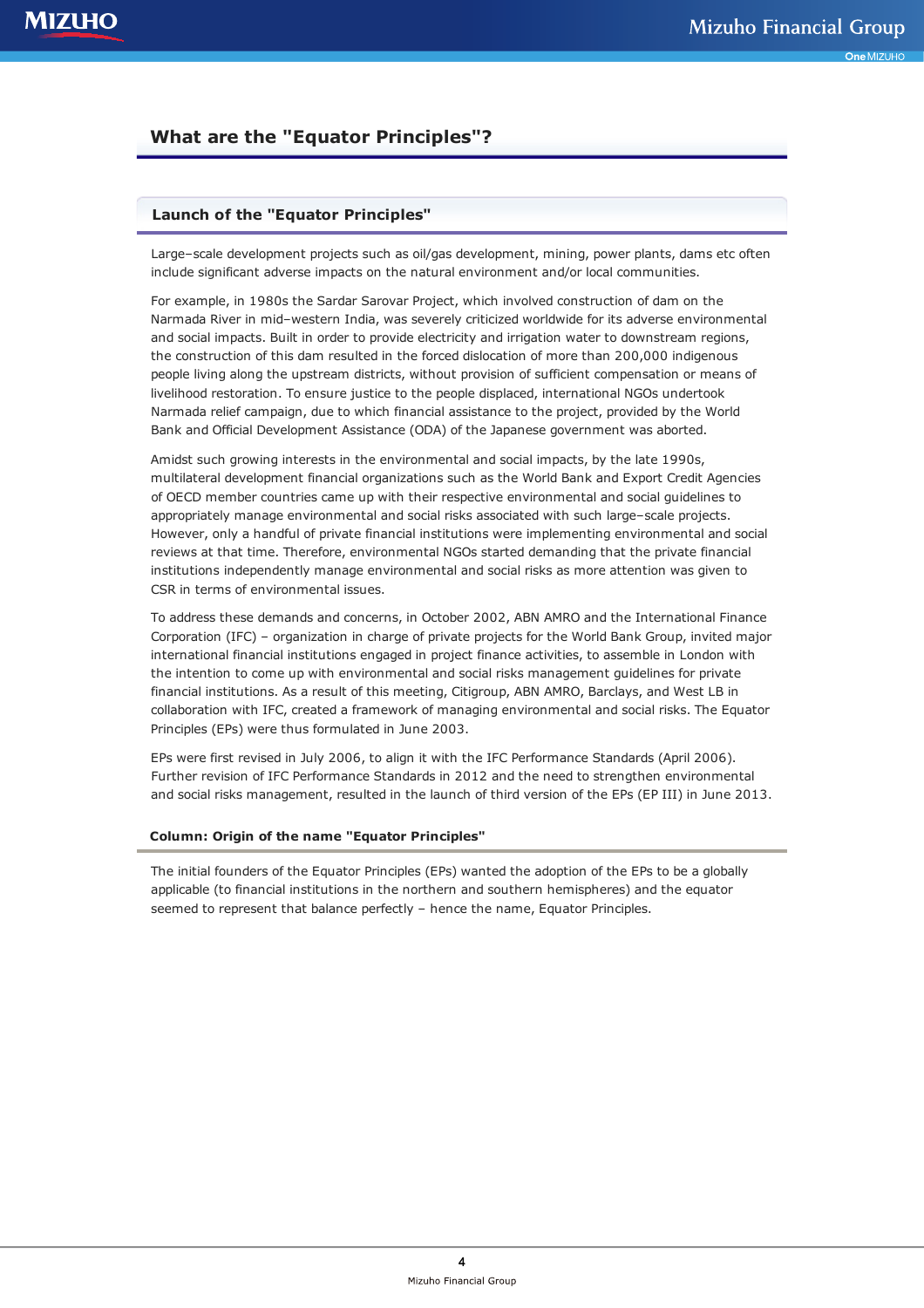# **Summary of the Equator Principles**

Equator Principles (EPs) are a set of voluntary guidelines adopted by private financial institutions to ensure that large scale development or construction projects appropriately consider the associated potential impacts on the natural environment and the affected communities.

Equator Principles Financial Institutions (EPFIs) formulate their own environmental and social guidelines to comply with the Equator Principles framework, which in turn confirms compliance with the underlying IFC Performance Standards and World Bank Group EHS Guidelines. EPFIs also establish internal management systems to ensure that clients implement their projects in consideration with the environment and society. Under these management systems, EPFIs will assess the environmental and social impacts of large–scale projects and will incorporate compliance with EPs as a condition of lending.



#### **Column: From the Preamble of the Equator Principles (excerpt)**

As mentioned above, Equator Principles (EPs) are aimed to direct the "flow of funds" towards environmentally and socially responsible projects. EPs benefit not only the local communities but also the clients and the financial institutions by promoting sustainable development.

### **Scope of the Equator Principles**

Equator Principles (EPs) apply globally and to all industry sectors.

EPs cover the following four financial products:

- 1. Project Finance Advisory Services where total Project capital costs are USD 10 million or more.
- 2. Project Finance with total Project capital costs of USD 10 million or more.
- 3. Project–Related Corporate Loans (including Export Finance in the form of Buyer Credit) where all four of the following criteria are met:
	- i The majority of the loan is related to a single Project over which the client has Effective Operational Control (either direct or indirect).
	- ii The total aggregate loan amount is at least USD 100 million.
	- iii The EPFI's individual commitment (before syndication or sell down) is at least USD 50 million.
	- iv The loan tenor is at least two years.
- 4. Bridge Loans with a tenor of less than two years that are intended to be refinanced by Project Finance or a Project–Related Corporate Loan that is anticipated to meet the relevant criteria described above.

#### **Equator Principles – Applicable Environmental and Social standards**

Equator Principles Financial Institutions (EPFIs) will confirm that the project, if under EPs scope, complies with all the applicable host country environmental laws, as well as the IFC Performance Standards and the World Bank Group EHS Guidelines.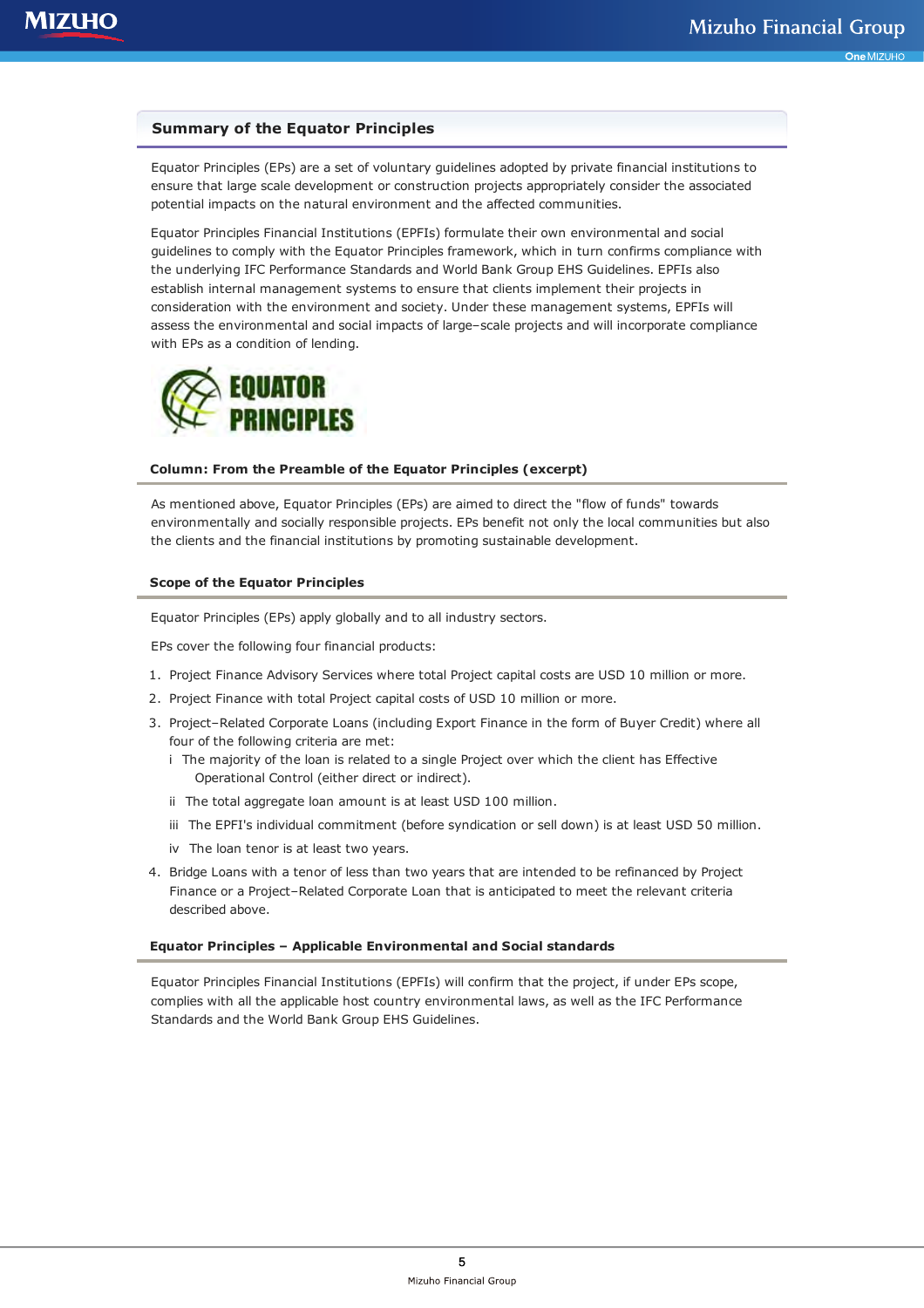#### **IFC Performance Standards**

The IFC Performance Standards (IFC PS), which summarize the standards for pollution prevention, conservation of the natural environment and the protection of the human rights of local inhabitants and workers, consist of the following eight items.

- PS1 Assessment and Management of Environmental and Social Risks and Impacts
- PS2 Labor and Working Conditions
- PS3 Resource Efficiency and Pollution Prevention
- PS4 Community Health, Safety and Security
- PS5 Land Acquisition and Involuntary Resettlement
- PS6 Biodiversity Conservation and Sustainable Management of Living Natural Resources
- PS7 Indigenous Peoples
- PS8 Cultural Heritage
- For full text of the IFC Performance Standards, refer to IFC official website.

#### **World Bank Group EHS Guidelines**

The World Bank Group EHS Guidelines are environment, health and safety guidelines for projects, designated by the World Bank Group. The Guidelines consist of the General EHS Guidelines, common to all industries, and 62 Industry–specific EHS Guidelines. The pollution control standards presented in these guidelines are utilized as standards not only by the IFC but also by the multilateral financial institutions and the Export Credit Agencies of the OECD member countries.

# **Expansion of the Scope (as per Equator Principles, June 2013)**

Formerly only Project Finance and Project Finance Advisory Services were under the Equator Principles (EPs) scope. In June 2013, the third version of EPs (EP III) was released, which expanded the scope of EPs to include Project–Related Corporate Loans.

It is said that about 70% of project finance transactions in emerging markets are arranged by Equator Principles Financial Institutions. One may say that the EPs have become the de facto standard for private financial institutions in the field of project finance.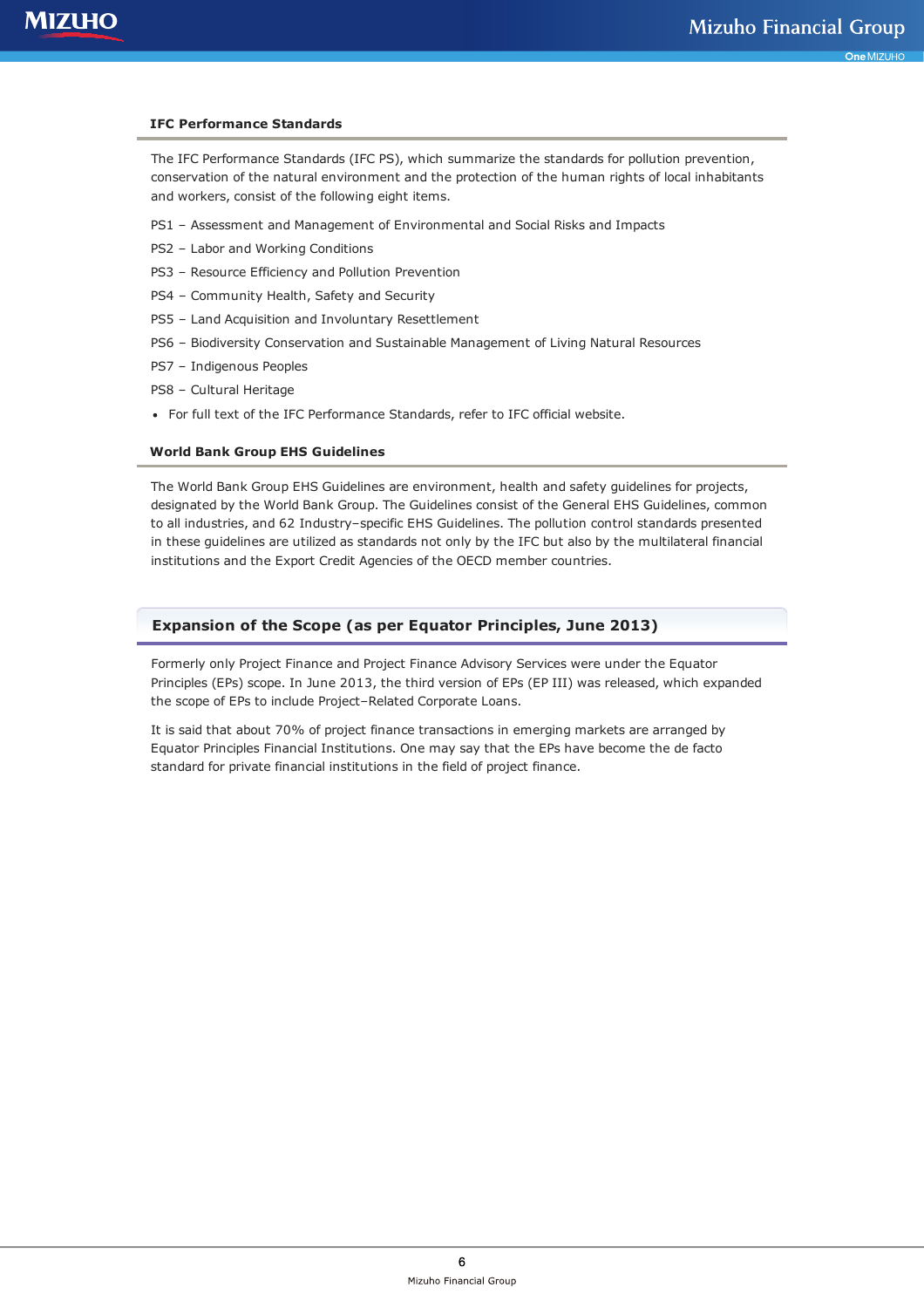# **Application for Projects**

# **Application Process**

### **Categorization and Requirements**

The Equator Principles Financial Institution (EPFI) categorizes the project into one of the following three categories, based on the magnitude of associated environmental and social impacts. EPFI also ensures that the client undertake appropriate mitigation actions depending on the project category.

|                   | <b>Definition of the categories</b>                                                                                                                                                                                        | <b>Impacts of the project</b>                                                                                                                                                                                                                                                                                                                                                                                  |
|-------------------|----------------------------------------------------------------------------------------------------------------------------------------------------------------------------------------------------------------------------|----------------------------------------------------------------------------------------------------------------------------------------------------------------------------------------------------------------------------------------------------------------------------------------------------------------------------------------------------------------------------------------------------------------|
| <b>Category A</b> | Projects with potential significant<br>adverse environmental and social<br>risks and/or impacts that are diverse,<br>irreversible or unprecedented                                                                         | Significant impacts on the local<br>$\bullet$<br>communities (e.g. Land<br>Acquisition, Involuntary<br>Resettlement, Indigenous Peoples)<br>Significant impacts on Biodiversity<br>٠<br>, Natural Habitat and Cultural<br>Heritage<br>• Diverse substantial impacts (i.e.<br>individual impacts alone are less<br>adverse than those of Category A,<br>but they cumulatively warrant<br>Category A treatment.) |
| <b>Category B</b> | Projects with potential limited adverse<br>environmental and social risks and/or<br>impacts that are few in number,<br>generally site-specific, largely<br>reversible and readily addressed<br>through mitigation measures | Potential impacts are less adverse<br>$\bullet$<br>than those of Category A projects.<br>• Potential adverse impacts are site-<br>specific. Reasonable measures can<br>be designed for pollution<br>prevention and abatement.                                                                                                                                                                                  |
| <b>Category C</b> | Projects with minimal or no adverse<br>environmental and social risks and/or<br>impacts                                                                                                                                    | Minimal or no adverse social or<br>environmental impacts                                                                                                                                                                                                                                                                                                                                                       |

**Categories by Magnitude of the Potential Impact on Environment and Society**

Projects classified as Category A, those with significant adverse impact on the environment and society, need to satisfy all ten of the following requirements. In addition to the environmental and social impact assessment report prepared by the client, a report by an independent environmental and social consultant is also required.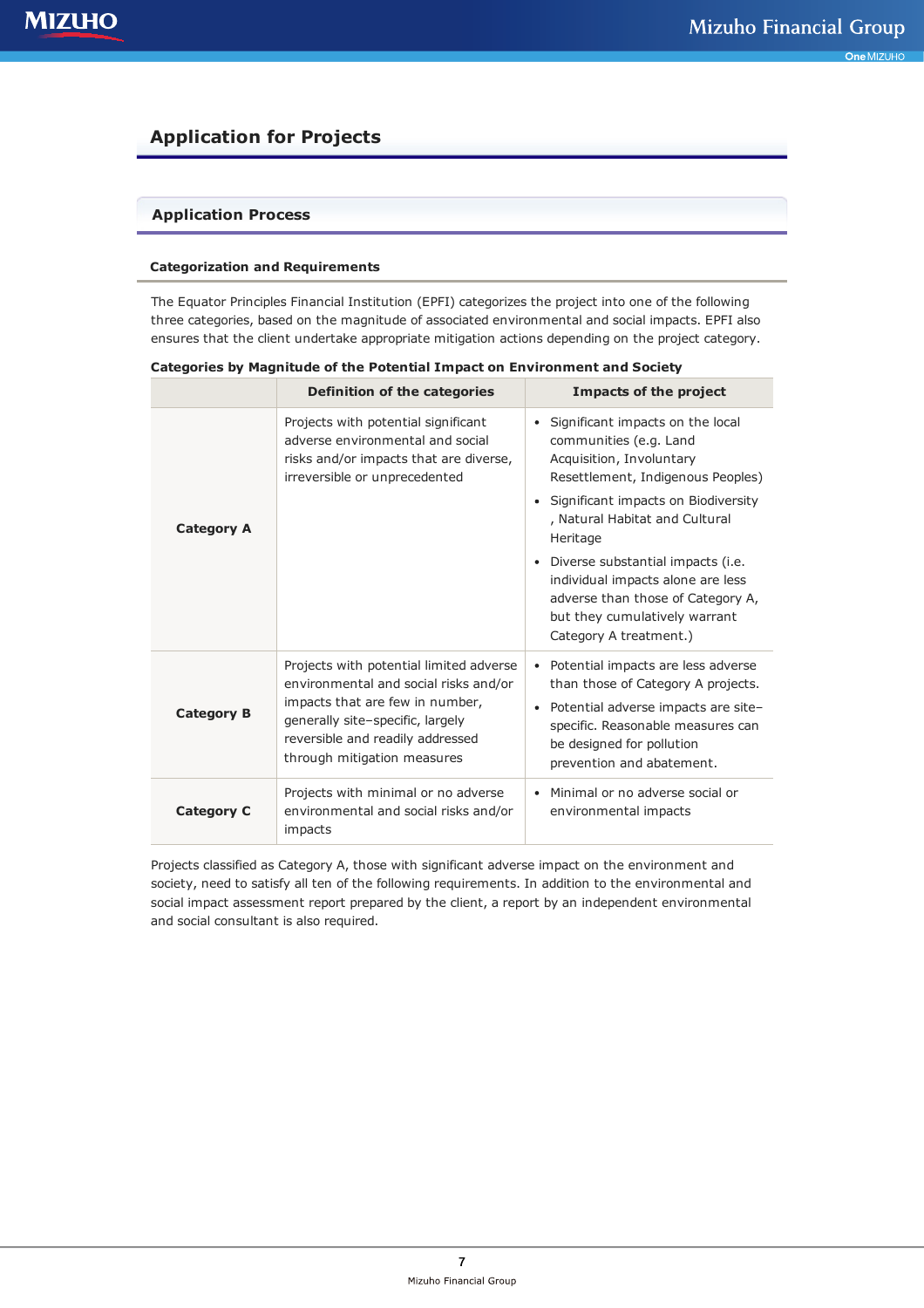|             | Requirements of Category A [III Case of Froject Finance]                                                                          |
|-------------|-----------------------------------------------------------------------------------------------------------------------------------|
| a.          | Require the client to conduct an environmental and social impact assessment report                                                |
| b.          | Require the client to conduct an Alternative Analysis (for project emitting more<br>than 100,000 tons of CO2 equivalent annually) |
| $c_{\cdot}$ | Require the client to prepare an Action Plan                                                                                      |
| d.          | Require the client to establish an environmental and social management system                                                     |
| e.          | Require the client to conduct Stakeholder Engagement with project-affected<br>communities                                         |
| f.          | Require the client to establish a grievance mechanism                                                                             |
| g.          | Require the client to disclose the environmental and social impact assessment<br>report online                                    |
| h.          | Require the client to disclose the GHG emissions (for projects emitting more than<br>100,000 tons of CO <sub>2</sub> equivalent)  |
| i.          | Require an independent environmental and social consultant to prepare an<br>assessment report on the above items (a) to (f)       |
| j.          | Require an independent environmental and social consultant to conduct monitoring<br>after project funding is executed             |

# **Requirements of Category A [In case of Project Finance]**

#### **Review by EPFIs**

EPFIs review (a) the environmental and social impact assessment report and (i) the assessment report by an independent expert and will determine whether the project complies with the requirements of the Equator Principles before deciding whether to provide loan to the project.

#### **Reflection on the Financing Agreement**

Equator Principles (EPs) require the client to include the following four covenants in the loan agreement:

- a. Compliance with the applicable host country's environmental and social laws, regulations and permits;
- b. Compliance with the ESMPs and Equator Principles Action Plan;
- c. Preparation of periodic reports regarding the compliance of items (a) and (b)
- d. Decommissioning plan of the facilities (where applicable).

Action Plan is prepared, as a result of the EPFI's due diligence process, to describe and prioritize the actions needed to address any gaps in the Assessment Documentation, ESMPs, the EMS, or Stakeholder Engagement process documentation to bring the Project in line with applicable standards of the EPs. The Equator Principles Action Plan is typically tabular in form and lists distinct actions, mitigation measures, follow–up studies or plans to complement the assessment.

The impact of environmental and social risks of the project can be reduced and the project can be modified to qualify for financing by including the compliance of the Action Plan as a requirement for financing. Project expense may increase due to the implementation of the Action Plan.

In case of Project Finance, after the syndicate member banks providing funds to the project are officially determined, the lead arranger will initiate the negotiations between the client and the syndicate toward an accord on the Action Plan and the covenants.

## **Disclosure of the Implementation Process and the Number of Screened Projects**

Each Equator Principles Financial Institution is required to publicly report its internal EPs implementation process and the number of projects to which EPs are applied each year by category, by industry and by region, etc.

Mizuho discloses relevant information in accordance with this requirement.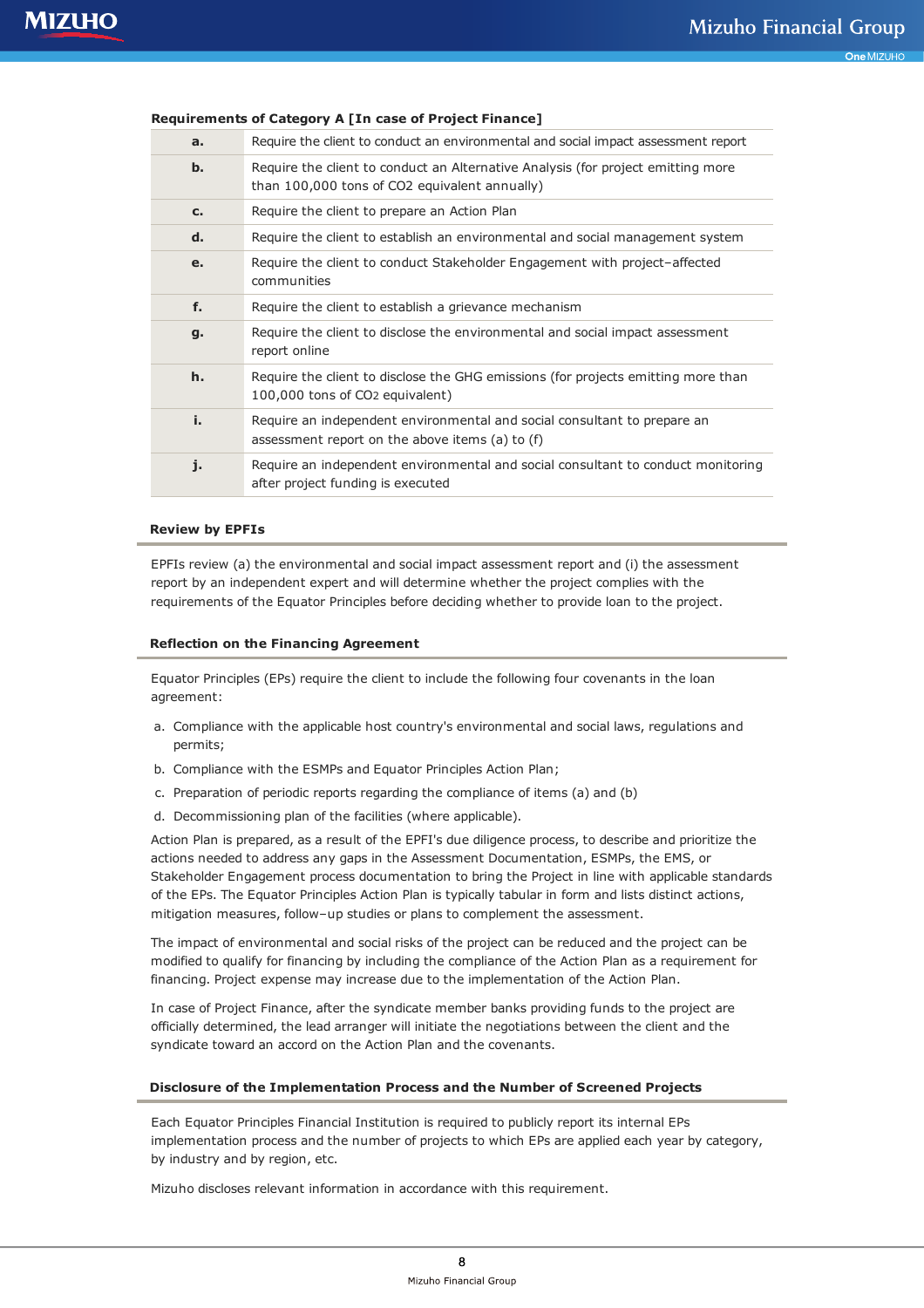# **Mizuho and the Equator Principles**

Mizuho Bank (former Mizuho Corporate Bank) recognized early on that the Equator Principles would become a new business standard in international financing for environmental and social risk management of large–scale projects and therefore became the first Asian bank to adopt Equator Principles in October 2003. The Equator Principles under which one addresses the environmental and social issues, have enabled Mizuho Bank to achieve a balanced economic development via financing and environmental preservation, thus fulfilling its social responsibility as a financial institution. Taking advantage of its long experience of implementing Equator Principles in project finance Mizuho Bank now plays a leadership role among Equator Principles Financial Institutions as a member of the Steering Committee, and as the Chair of the Equator Principles Association for the period May 2014 to May 2015.

# **Chronicle: Initiatives for the Equator Principles Jun 2003** Equator Principles were established. **Oct 2003** Mizuho Bank (former Mizuho Corporate Bank) adopted the Equator Principles. **Jul 2006** The Equator Principles were revised, and the second revision of Equator Principles became effective. **Nov 2006** Assumed duties as Secretariat Bank for the Equator Principles Financial Institutions serving until July 2008. **Jun 2007** Presented with the Chairman's Award of the 2007 Sustainable Banking Awards. **Mar 2009** Presented with the Green Banking Contribution Award at the International Forum on China Environmental Investment. **Aug 2010** Assumed the role of the Leader of the Equator Principles Asia Outreach Working Group **Jun 2013** The Equator Principles were revised, and the third version of Equator Principles became effective. **May 2014** Assumed the role of the Chair Bank of Equator Principles Association until May 2015. **Mar 2015** Recognized for good practices in the Principles for Financial Action towards a Sustainable Society (Principles for Financial Action for the 21st Century).

#### **Implementation System for the Equator Principles**

Mizuho Bank has created the Sustainable Development Department in its Global Project Finance Division with responsibility for the bank's overall implementation of the Equator Principles. The Sustainable Development Department has five dedicated staff and has concluded an advisory contract with a consultant in Washington, D.C.

The Sustainable Development Department applies the original Mizuho Equator Principles Implementation Manual to all the projects globally, that are under the scope of Equator Principles. The Sustainable Development Department also endeavors to promote internal understanding of the Equator Principles through in–house training and via the distribution of in–house newsletters etc.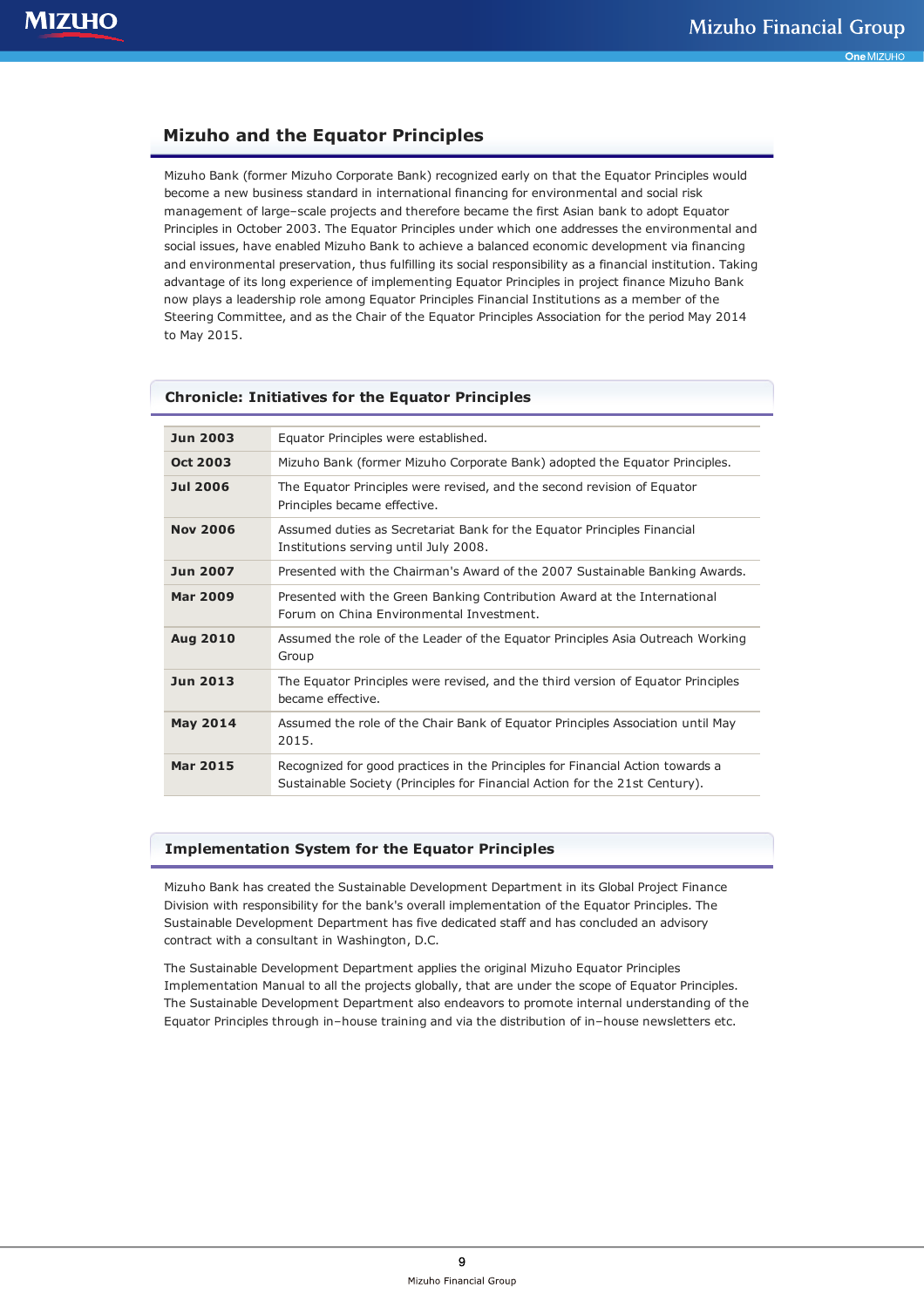# **Equator Principles Implementation Steps (application process) [for Project Finance]**

### **Application of the Equator Principles in syndication**

For a project that falls under the scope of Equator Principles, and in which Mizuho Bank participates in the loan syndication, the business promotion division officer first prepares an "Equator Principles (EP) Screening Form", which is a simplified checklist. The Sustainable Development Department then reviews the EP Screening Form and categorizes the proposed project into A, B or C based on the magnitude of the potential environmental and social impacts. Also, the Sustainable Development Department prepares a recommendation in an "EP Screening Report" etc., to inform the business promotion division officer the necessary actions that the client shall take to comply with the environmental and social requirements. The business promotion division officer then supports the client as recommended by the Sustainable Development Department. In addition, the Sustainable Development Department confirms that the environmental and social covenants are included in the loan documentation.

### **Application of the Equator Principles in Project Finance Advisory Services (FA)**

For a project in which Mizuho Bank acts as a financial advisor, the Sustainable Development Department supports our clients by advising them on the Environmental and Social requirements they would need to fulfill under Equator Principles which helps them early identification of issues that are likely to surface under environmental and social reviews by Equator Principles Financial Institutions and/or JBIC's environmental and social assessment.

### **Application of the Equator Principles at Each Stage of Project Finance (Image)**

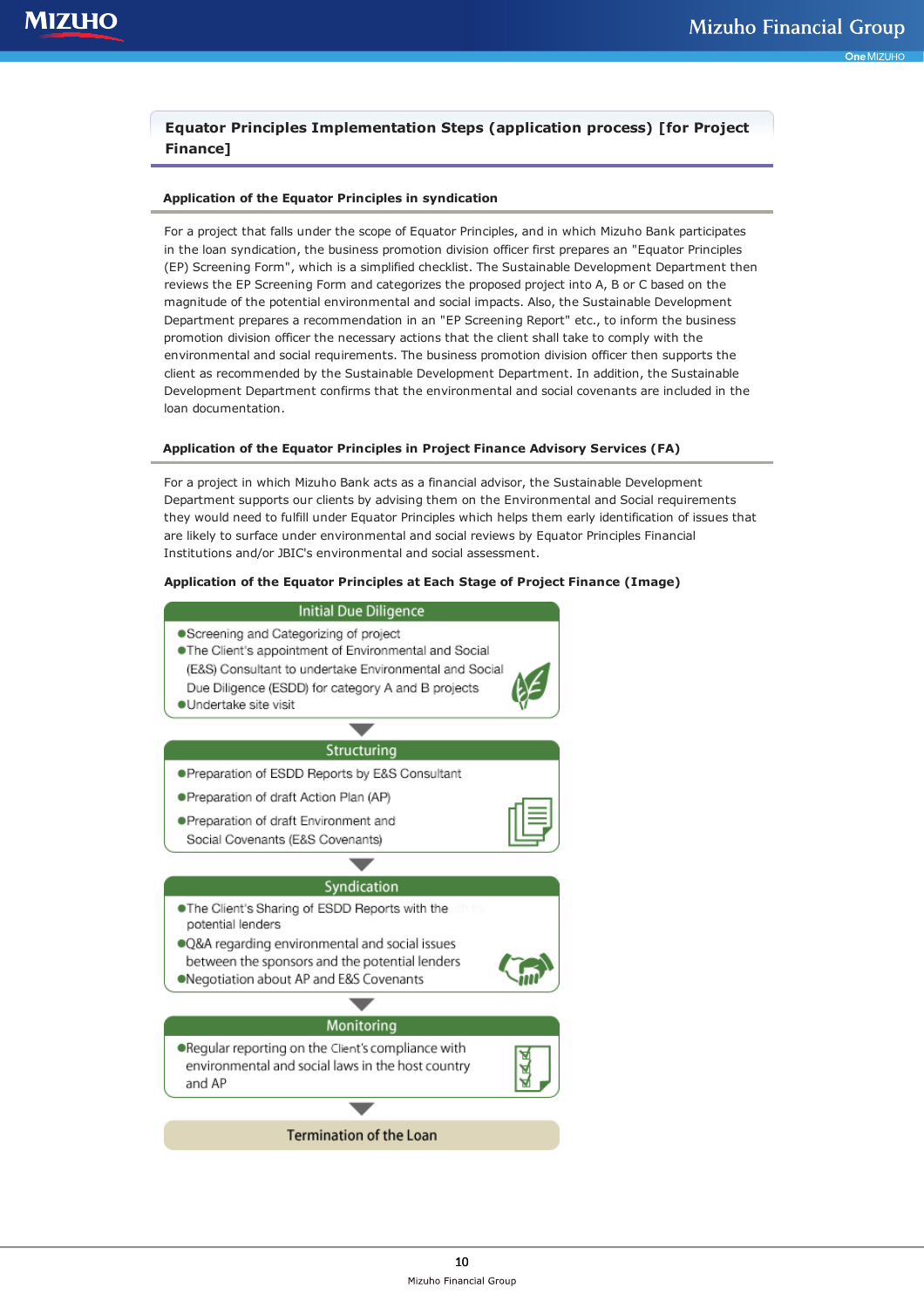# **Equator Principles Implementation Steps (Application process) [for Project Finance]**

- 1. The business promotion division officer prepares an "EP Screening Form", which is used as a simplified checklist, and submits it to the Sustainable Development Department.
- 2. The Sustainable Development Department reviews the "EP Screening Form" through due diligence and categorizes the project into A, B or C.
- 3. The recommendation from the Sustainable Development Department (ex. "EP Screening Report", etc.) is submitted to the credit division together with a credit application document prepared by the business promotion division. The credit division takes into account the potential environmental and social risks of the project to make a comprehensive determination of the risks specific to the project.
- 4. After loan documentation has been determined, the Sustainable Development Department confirms that necessary Action Plan and the covenants are in place. If additional action is required to make the project compliant with Equator Principles, the Sustainable Development Department addresses to the Client through the business promotion division to conduct necessary actions.
- 5. After confirming the necessary steps have been made by the Client, the business promotion division prepares an "EP Review Form" and submits to the Sustainable Development Department.
- 6. The Sustainable Development Department confirms that the project is compliant with the Equator Principles, and prepares an "EP Review Report" as necessary.



### **Internal implementation flow of the Equator Principles**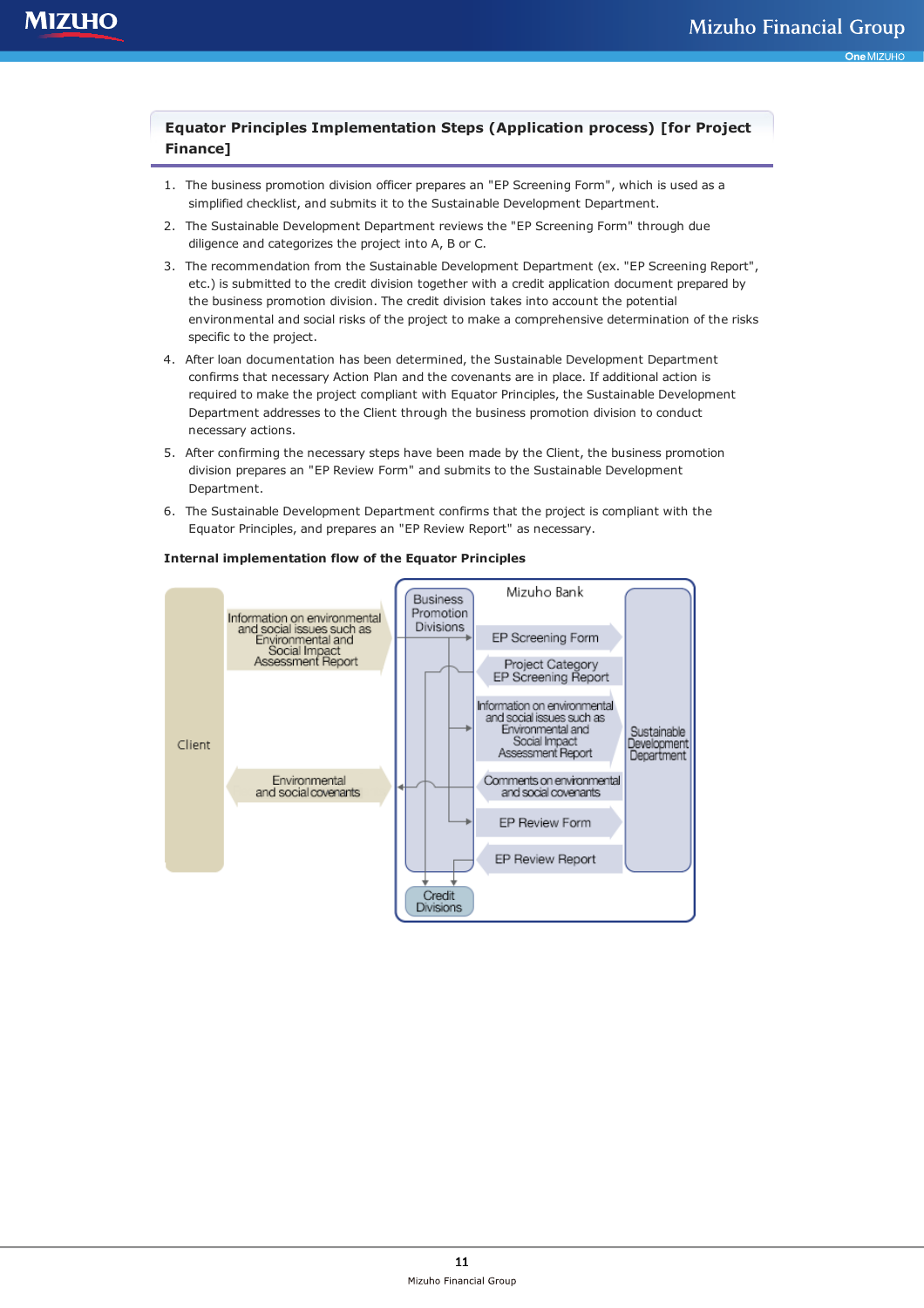# **Disclosure subject to Equator Principles III (Jun 2013)**

### **Closed Transactions screened for EP Compliance**

## **1. Project Finance**

### **By Category (number of projects)**

| Category | <b>Definition</b>                                                                                                                                                                                                     | <b>FY2013</b> | <b>FY2014</b> |
|----------|-----------------------------------------------------------------------------------------------------------------------------------------------------------------------------------------------------------------------|---------------|---------------|
| A        | Projects with potential significant adverse<br>environmental and social risks and/or impacts that<br>are diverse, irreversible or unprecedented.                                                                      | 5             |               |
| B        | Projects with potential limited adverse environmental<br>and social risks and/or impacts that are few in<br>number, generally site-specific, largely reversible and<br>readily addressed through mitigation measures. | 41            | 50            |
| C        | Projects with minimal or no adverse environmental<br>and social risks and/or impacts.                                                                                                                                 | 0             | 4             |

(Note)

- 1. The figures above represent the number of projects which reached Financial Close in FY2013 and FY2014 to which Equator Principles was applied.
- 2. The figures above are those of Mizuho Corporate Bank until June 30, 2013.
- 3. The figures above have been assured by KPMG AZSA Sustainability.

#### **By Sector (Number of projects)**

| Category     | Year          | <b>Sector</b> |                |             |                |                       |               |                |  |
|--------------|---------------|---------------|----------------|-------------|----------------|-----------------------|---------------|----------------|--|
|              |               | Oil/Gas/LNG   | <b>Mining</b>  | Power       | Petrochemical  | <b>Infrastructure</b> | <b>Others</b> | <b>Total</b>   |  |
| A            | <b>FY2014</b> | 1             | 1              | 2           | $\overline{2}$ | 1                     | 0             | $\overline{7}$ |  |
|              | <b>FY2013</b> | $\mathbf 0$   | $\overline{2}$ | 1           | $\overline{2}$ | $\mathbf 0$           | 0             | 5              |  |
| B            | <b>FY2014</b> | 5             | $\mathbf 0$    | 37          | 1              | 6                     | $\mathbf{1}$  | 50             |  |
|              | <b>FY2013</b> | 5             | $\mathbf 0$    | 30          | $\mathbf 0$    | 5                     | $\mathbf{1}$  | 41             |  |
| $\mathbf C$  | <b>FY2014</b> | 0             | $\mathbf 0$    | $\mathbf 0$ | $\mathbf 0$    | 3                     | $\mathbf{1}$  | $\overline{4}$ |  |
|              | <b>FY2013</b> | $\mathbf 0$   | $\mathbf 0$    | $\mathbf 0$ | $\Omega$       | $\Omega$              | $\Omega$      | $\mathbf 0$    |  |
| <b>Total</b> | <b>FY2014</b> | 6             | $\mathbf{1}$   | 39          | 3              | 10                    | 2             | 61             |  |
|              | <b>FY2013</b> | 5             | $\overline{2}$ | 31          | $\overline{2}$ | 5                     | 1             | 46             |  |

(Note)

- 1. The figures above represent the number of projects which reached Financial Close in FY2013 and FY2014 to which Equator Principles was applied.
- 2. The figures above are those of Mizuho Corporate Bank until June 30, 2013.
- 3. The figures above have been assured by KPMG AZSA Sustainability.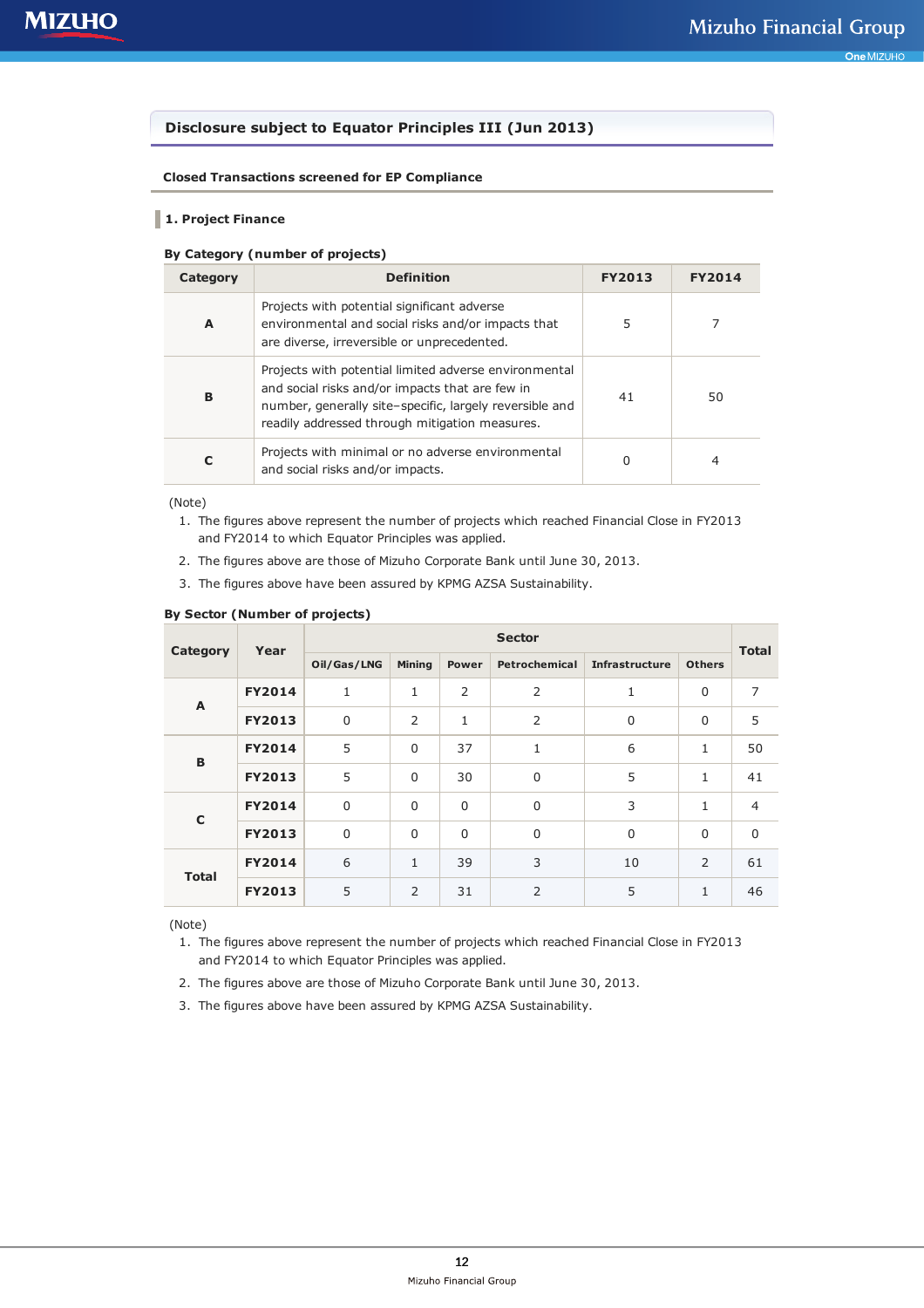|              |               | <b>Region</b>   |                         |                                                    |                |                              |                                        |                                   |  |
|--------------|---------------|-----------------|-------------------------|----------------------------------------------------|----------------|------------------------------|----------------------------------------|-----------------------------------|--|
| Category     | Year          | <b>Americas</b> | Asia/<br><b>Oceania</b> | Europe/<br><b>Middle</b><br>East/<br><b>Africa</b> | <b>Total</b>   | <b>Designated</b><br>Country | $Non-$<br><b>Designated</b><br>Country | Independent<br><b>Review Done</b> |  |
| A            | <b>FY2014</b> | 2               | 2                       | 3                                                  | $\overline{7}$ | 2                            | 5                                      | $\overline{7}$                    |  |
|              | <b>FY2013</b> | $\mathbf{1}$    | 3                       | 1                                                  | 5              | 2                            | 3                                      | 5                                 |  |
| B            | <b>FY2014</b> | 24              | 23                      | 3                                                  | 50             | 27                           | 23                                     | 38                                |  |
|              | <b>FY2013</b> | 14              | 20                      | $\overline{7}$                                     | 41             | 32                           | 9                                      | 26                                |  |
| $\mathbf C$  | <b>FY2014</b> | $\mathbf 0$     | $\mathbf{1}$            | 3                                                  | $\overline{4}$ | $\overline{4}$               | $\mathbf 0$                            | $\mathbf 0$                       |  |
|              | <b>FY2013</b> | $\Omega$        | $\mathbf 0$             | $\mathbf 0$                                        | $\mathbf 0$    | $\mathbf 0$                  | $\mathbf 0$                            | $\overline{0}$                    |  |
| <b>Total</b> | <b>FY2014</b> | 26              | 26                      | 9                                                  | 61             | 33                           | 28                                     | 45                                |  |
|              | <b>FY2013</b> | 15              | 23                      | 8                                                  | 46             | 34                           | 12                                     | 31                                |  |

**By Region, Country (Designated/ Non–designated), and Implementation of Independent Review by an Environmental and Social Consultant (Number of projects)**

(Note)

- 1. The figures above represent the number of projects which reached Financial Close in FY2013 and FY2014 to which Equator Principles was applied.
- 2. The figures above are those of Mizuho Corporate Bank until June 30, 2013.
- 3. List of Designated Countries defined by the Equator Principles Association is published on the Equator Principles Association website. Equator Principles Association Designated Countries list

4. The figures above have been assured by KPMG AZSA Sustainability.

## **2. Project–Related Corporate Loan**

### **By Category (Number of projects)**

| Category | <b>Definition</b>                                                                                                                                                                                                     | <b>FY2013</b> | <b>FY2014</b> |
|----------|-----------------------------------------------------------------------------------------------------------------------------------------------------------------------------------------------------------------------|---------------|---------------|
| A        | Projects with potential significant adverse<br>environmental and social risks and/or impacts that<br>are diverse, irreversible or unprecedented.                                                                      | フ             |               |
| B        | Projects with potential limited adverse environmental<br>and social risks and/or impacts that are few in<br>number, generally site-specific, largely reversible and<br>readily addressed through mitigation measures. |               |               |
|          | Projects with minimal or no adverse environmental<br>and social risks and/or impacts.                                                                                                                                 | 0             | U             |

(Note)

- 1. The figures above represent the number of projects which reached Financial Close in FY2013 and FY2014 to which Equator Principles was applied.
- 2. The figures above have been assured by KPMG AZSA Sustainability.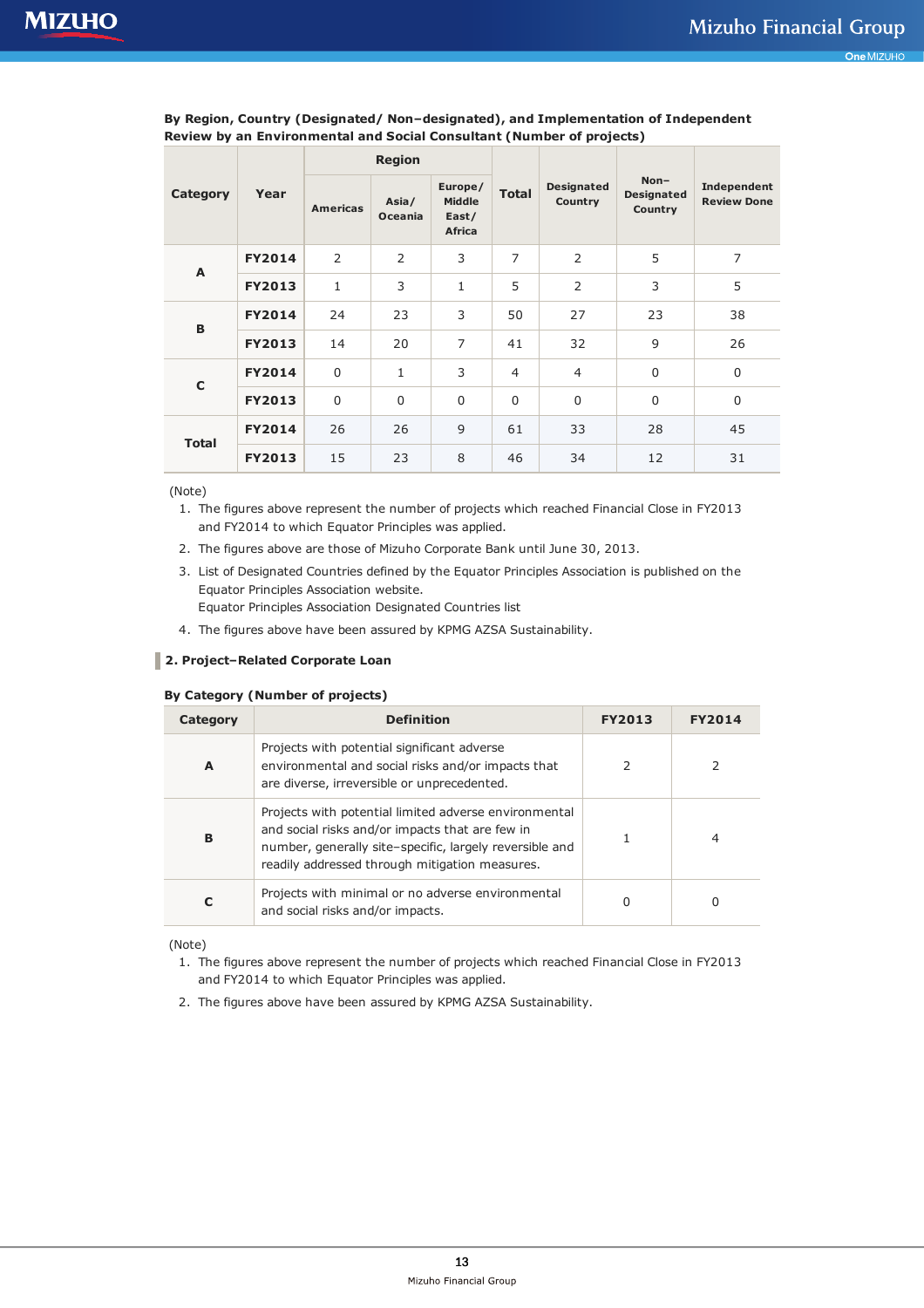| Category     | Year          | <b>Sector</b> |                |              |                |                       |               |                |
|--------------|---------------|---------------|----------------|--------------|----------------|-----------------------|---------------|----------------|
|              |               | Oil/Gas/LNG   | <b>Mining</b>  | Power        | Petrochemical  | <b>Infrastructure</b> | <b>Others</b> | <b>Total</b>   |
| A            | <b>FY2014</b> | $\mathbf 0$   | 0              | $\mathbf 0$  | $\mathbf 0$    | 1                     | 1             | $\overline{2}$ |
|              | <b>FY2013</b> | 1             | $\mathbf 0$    | $\mathbf 0$  | $\mathbf 0$    | $\Omega$              | 1             | 2              |
| B            | <b>FY2014</b> | $\mathbf 0$   | 0              | $\mathbf{1}$ | $\mathbf 0$    | $\overline{2}$        | 1             | $\overline{4}$ |
|              | <b>FY2013</b> | $\mathbf 0$   | $\mathbf 0$    | $\mathbf{1}$ | $\Omega$       | $\Omega$              | $\Omega$      | 1              |
| $\mathbf C$  | <b>FY2014</b> | $\mathbf 0$   | $\mathbf 0$    | $\Omega$     | $\mathbf 0$    | $\Omega$              | $\Omega$      | $\mathbf 0$    |
|              | <b>FY2013</b> | $\mathbf 0$   | 0              | $\mathbf 0$  | $\mathbf 0$    | $\Omega$              | $\Omega$      | 0              |
| <b>Total</b> | <b>FY2014</b> | $\mathbf 0$   | $\overline{0}$ | $\mathbf{1}$ | $\overline{0}$ | 3                     | 2             | 6              |
|              | <b>FY2013</b> | $\mathbf{1}$  | $\overline{0}$ | 1            | $\mathbf 0$    | $\Omega$              | 1             | 3              |

### **By Sector (Number of projects)**

(Note)

1. The figures above represent the number of projects which reached Financial Close in FY 2013 and FY2014 to which Equator Principles was applied.

2. The figures above have been assured by KPMG AZSA Sustainability.

# **By Region, Country (Designated/ Non–designated), and Implementation of Independent Review by an Environmental and Social Consultant (Number of projects) Region**

|              |               | <b>Region</b>   |                         |                                                    |                |                              |                                        |                                   |  |
|--------------|---------------|-----------------|-------------------------|----------------------------------------------------|----------------|------------------------------|----------------------------------------|-----------------------------------|--|
| Category     | Year          | <b>Americas</b> | Asia/<br><b>Oceania</b> | Europe/<br><b>Middle</b><br>East/<br><b>Africa</b> | <b>Total</b>   | <b>Designated</b><br>Country | $Non-$<br><b>Designated</b><br>Country | Independent<br><b>Review Done</b> |  |
| A            | <b>FY2014</b> | $\mathbf{1}$    | $\mathbf{1}$            | $\Omega$                                           | 2              | 1                            | 1                                      | 1                                 |  |
|              | <b>FY2013</b> | $\mathbf{1}$    | $\mathbf 0$             | $\mathbf{1}$                                       | $\overline{2}$ | 1                            | 1                                      | $\overline{2}$                    |  |
| B            | <b>FY2014</b> | $\mathbf{1}$    | 3                       | $\Omega$                                           | $\overline{4}$ | 1                            | 3                                      | $\mathbf{1}$                      |  |
|              | <b>FY2013</b> | $\mathbf 0$     | $\mathbf 0$             | $\mathbf{1}$                                       | 1              | $\mathbf 0$                  | 1                                      | $\mathbf{1}$                      |  |
| $\mathbf C$  | <b>FY2014</b> | $\mathbf 0$     | $\mathbf 0$             | $\Omega$                                           | $\mathbf 0$    | $\mathbf 0$                  | $\mathbf 0$                            | $\overline{0}$                    |  |
|              | <b>FY2013</b> | $\mathbf 0$     | $\mathbf 0$             | $\Omega$                                           | $\Omega$       | $\mathbf 0$                  | $\Omega$                               | $\overline{0}$                    |  |
| <b>Total</b> | <b>FY2014</b> | $\overline{2}$  | $\overline{4}$          | $\mathbf{0}$                                       | 6              | 2                            | $\overline{4}$                         | $\overline{2}$                    |  |
|              | <b>FY2013</b> | $\mathbf{1}$    | $\mathbf 0$             | $\overline{2}$                                     | 3              | 1                            | $\overline{2}$                         | 3                                 |  |

(Note)

1. The figures above represent the number of projects which reached Financial Close in FY2013 and FY2014 to which Equator Principles was applied.

2. List of Designated Countries defined by the Equator Principles Association is published on the Equator Principles Association website.

Equator Principles Association Designated Countries list

3. The figures above have been assured by KPMG AZSA Sustainability.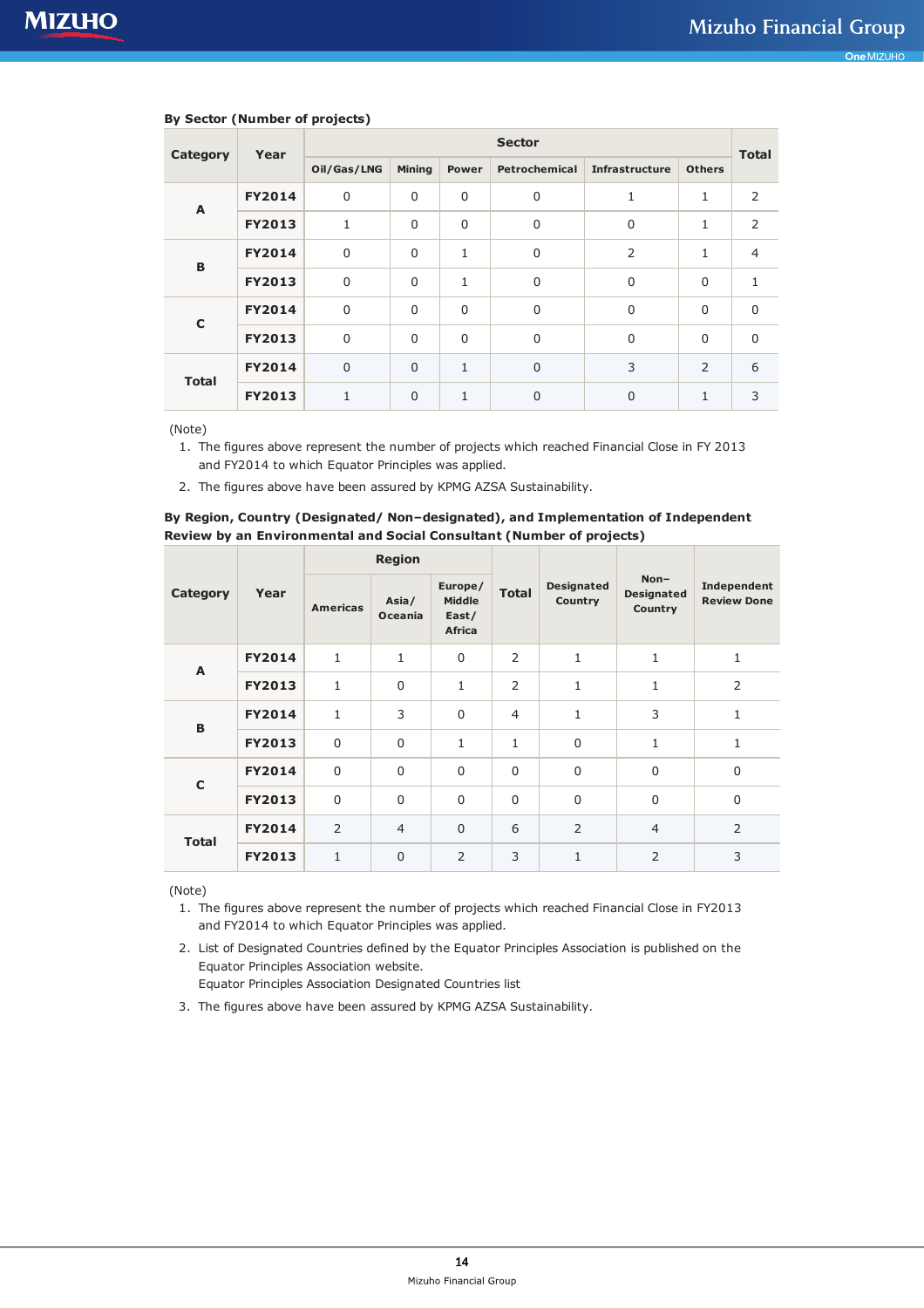## **3. Project Finance Advisory Services**

#### **By Sector (Number of projects)**

| Year          | <b>Sector</b> |               |              |               |                       |               |              |  |
|---------------|---------------|---------------|--------------|---------------|-----------------------|---------------|--------------|--|
|               | Oil/Gas/LNG   | <b>Mining</b> | <b>Power</b> | Petrochemical | <b>Infrastructure</b> | <b>Others</b> | <b>Total</b> |  |
| <b>FY2014</b> |               |               | 15           |               |                       |               | 18           |  |
| <b>FY2013</b> |               |               | 6            |               |                       |               |              |  |

(Note)

- 1. The figures above represent the number of projects for which Mizuho Bank had entered Project Finance Advisory Service contract in FY 2013 and FY2014.
- 2. The figures above are of Mizuho Corporate Bank until June 30, 2013.
- 3. The figures above have been assured by KPMG AZSA Sustainability.

### **By Region (Number of projects)**

|               | <b>Region</b>   |              |                                     |              |  |  |  |  |  |
|---------------|-----------------|--------------|-------------------------------------|--------------|--|--|--|--|--|
| Year          | <b>Americas</b> | Asia/Oceania | <b>Europe/Middle</b><br>East/Africa | <b>Total</b> |  |  |  |  |  |
| <b>FY2014</b> |                 | 16           |                                     | 18           |  |  |  |  |  |
| <b>FY2013</b> | 3               | ь            | 3                                   | 12           |  |  |  |  |  |

(Note)

- 1. The figures above represent the number of projects for which Mizuho Bank had entered Project Finance Advisory Service contract in FY2013 and FY2014.
- 2. The figures above are of Mizuho Corporate Bank until June 30, 2013.
- 3. The figures above have been assured by KPMG AZSA Sustainability.

#### **Project Name Reporting Sample**

#### **FY 2014 Closed Project Finance Transactions screened for EP Compliance**

| No.          | <b>Project Name</b>                                 | <b>Country</b> |
|--------------|-----------------------------------------------------|----------------|
| $\mathbf{1}$ | Kochi Mega Solar Project                            | Japan          |
| 2            | Nagasaki Megasolar Project                          | Japan          |
| 3            | Oita Hiyoshibaru Mega Solar Project                 | Japan          |
| 4            | Setouchi Mega Solar Project                         | Japan          |
| 5            | Shin-Okayama Solar Project                          | Japan          |
| 6            | East West Link PPP                                  | Australia      |
| 7            | North West Rail Link                                | Australia      |
| 8            | Armow Wind                                          | Canada         |
| 9            | Highway 407 East Phase 2                            | Canada         |
| 10           | Mackenzie Valley Fibre Link                         | Canada         |
| 11           | North West Redwater Partnership - Sturgeon refinery | Canada         |
| 12           | Northland Power Solar Cluster IV                    | Canada         |
| 13           | Kelar Power Project                                 | Chile          |
| 14           | AIX University PPP                                  | France         |
| 15           | Sante Prison                                        | France         |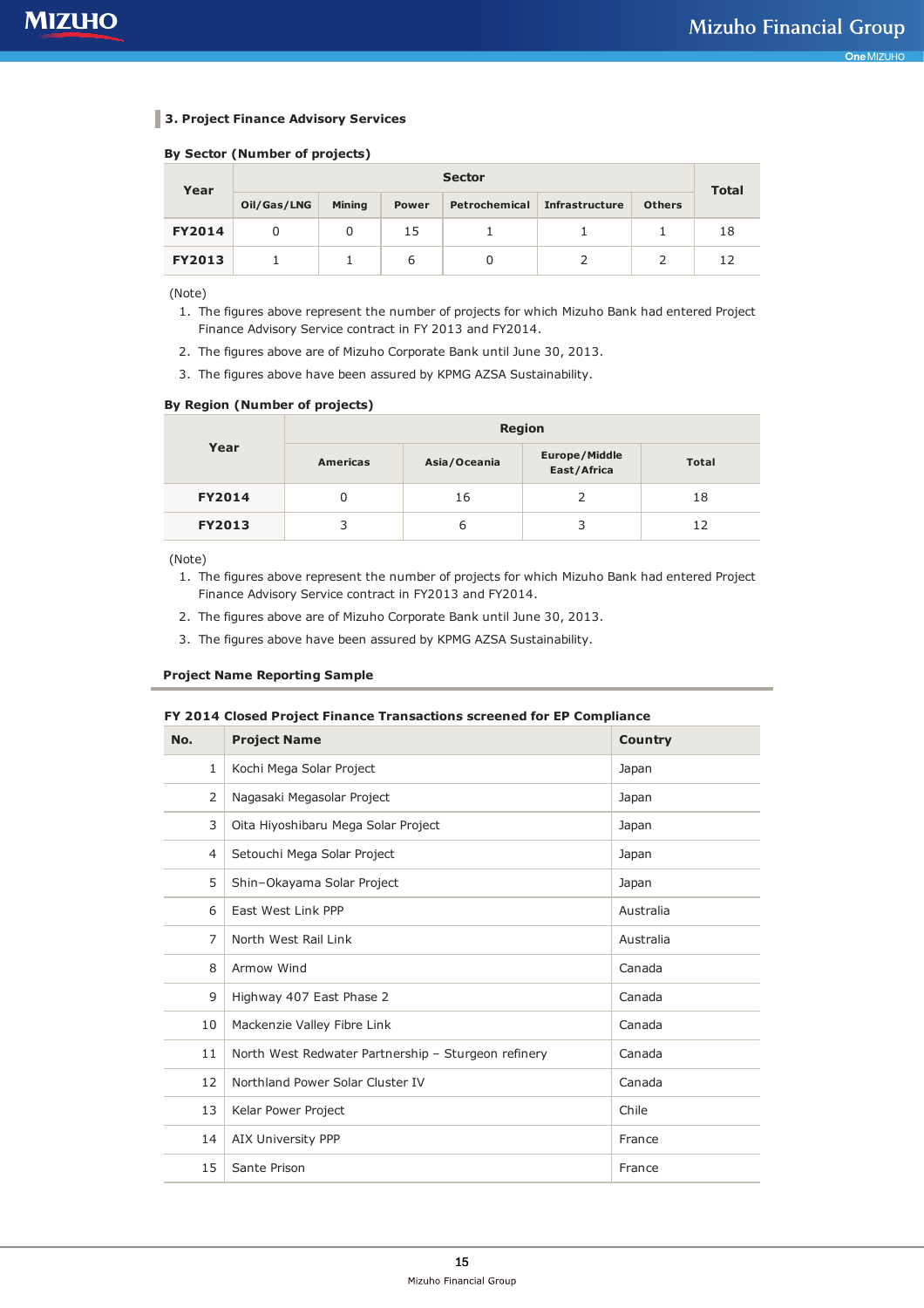| No. | <b>Project Name</b>                                     | <b>Country</b>       |
|-----|---------------------------------------------------------|----------------------|
| 16  | Intercity Express Programme Phase2                      | United Kingdom       |
| 17  | Westermost Rough Offshore Wind                          | United Kingdom       |
| 18  | Bornish Wind                                            | <b>United States</b> |
| 19  | Cameron LNG LLC                                         | <b>United States</b> |
| 20  | CPV St. Charles                                         | <b>United States</b> |
| 21  | Freeport LNG (Train 1)                                  | <b>United States</b> |
| 22  | Freeport LNG (Train 2)                                  | <b>United States</b> |
| 23  | Hooper Solar                                            | <b>United States</b> |
| 24  | Kerwood Wind                                            | <b>United States</b> |
| 25  | Sasol Chemicals (USA) LLC Lake Charles Chemical Project | <b>United States</b> |
| 26  | McCoy Solar                                             | <b>United States</b> |
| 27  | Mesquite Creek Wind LLC                                 | <b>United States</b> |
| 28  | New Salem Harbor Station                                | <b>United States</b> |
| 29  | Passadumkeag Windpark                                   | <b>United States</b> |
| 30  | Pheasant Run Wind Phease I                              | <b>United States</b> |
| 31  | Quinto Solar Project                                    | <b>United States</b> |
| 32  | W.A. Parish-West Ranch CCS-EOR Project                  | <b>United States</b> |
| 33  | Shams Ma'an                                             | Jordan               |
| 34  | Nam Ngiep 1 Hydropower Project                          | Laos                 |
| 35  | Trans Thai-Malaysia (TTM) Phase 3 Project               | Malaysia             |
| 36  | Energia Sierra Juarez                                   | Mexico               |
| 37  | Ramones Sur Pipeline                                    | Mexico               |
| 38  | SAFI IPP                                                | Morocco              |
| 39  | Terminal Internacional del Sur                          | Peru                 |
| 40  | Ma'aden Wa'ad Al Shamal                                 | Saudi Arabia         |
| 41  | Rabigh 2                                                | Saudi Arabia         |
| 42  | <b>SSUT</b>                                             | Thailand             |
| 43  | Bowin Clean Energy Limited                              | Thailand             |
| 44  | Gulf 12 SPPs Project                                    | Thailand             |
| 45  | Mirfa IWPP                                              | United Arab Emirates |

(Note) For Gulf 12 SPPs project, separate EP screening for each of the 12 SPPs was conducted.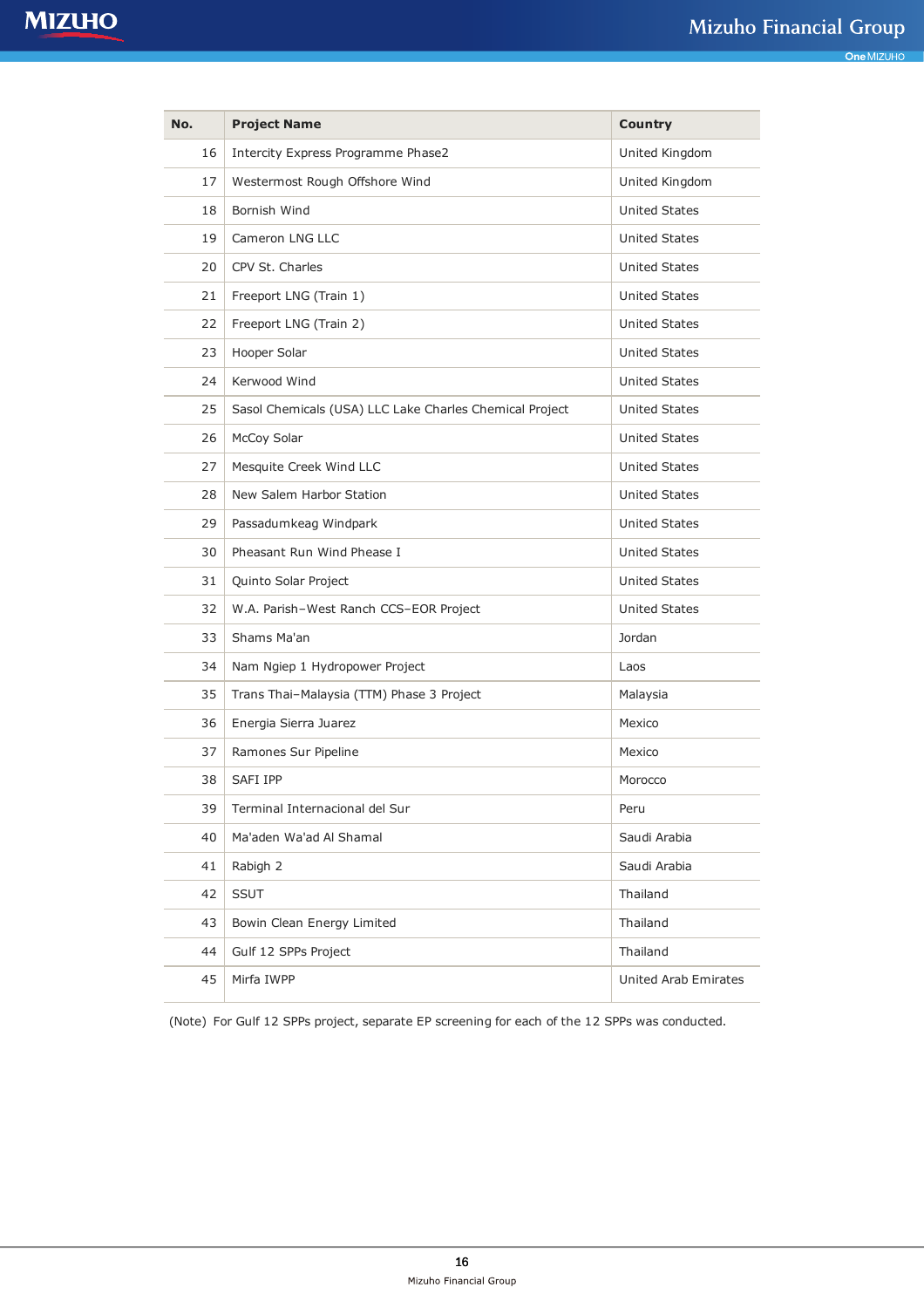# **Utilization of Originally Developed Tools**

The Equator Principles refer to IFC Performance Standards and World Bank Group Environmental, Health and Safety (EHS) Guidelines as well as requiring compliance with the host country laws, regulations and permits. IFC Performance Standards comprises of 8 standards related to development of environmental and social risk management system by the client, consideration of biodiversity, indigenous peoples, and cultural heritage etc. On the other hand, Environmental, Health and Safety (EHS) Guidelines are technical guidance, and use two complementary sets which includes the General EHS Guidelines, that give guidance on common EHS issues potentially applicable to all industry sectors, and the sector specific EHS guidelines for 62 Industry sectors. Mizuho Bank has its original "Environmental and Social Checklist by Sector," which reflects all the requirements under the above standards for the 35 sectors in which the Bank usually undertakes and expects business, these include Oil and Gas Development and Thermal Power, sectors among others, so that environmental and social reviews based on the World Bank Group EHS Guidelines can be implemented quickly and comprehensively. In addition, sectors unique to Mizuho Bank such as Bioethanol, which are not covered by the EHS Guidelines, are also included.

Because the descriptions of the IFC Performance Standards and the World Bank Group EHS Guidelines are very technical and detailed, the use of formatted checklists is an effective means for applying them to banking practices. The Environmental and Social Checklist by Sector is not only used for internal checking but also used in cases such as early identification of issues to be confirmed by the client or by the bank's environmental consulting company, before they prepare an assessment report.

Mizuho Bank discloses part of its Environmental and Social Checklist for Offshore Oil and Gas Development, Mining, and Thermal Power, as a reference for stakeholders.

## **Examples of Implementation of the Equator Principles**

# **Pioneer Activities**

### **Serving as the Secretariat Bank (2006 to 2008)**

In November 2006, Mizuho Bank was designated as the Secretariat Bank for Equator Principles Financial Institutions. During Mizuho's tenure as the secretariat which lasted for 2 years until July 2008, we assumed duties such as supporting the potential Equator Principles adopters in the adoption process and served as the point of communication for external stakeholders and public.

#### **Presented with the Chairman's Award of the 2007 Sustainable Banking Awards**

On June 7, 2007, Mizuho Bank, along with 10 other Equator Principles Financial Institutions, was awarded for showing outstanding leadership in actively coordinating the process of adopting the revised Equator Principles (issued in July 2006). The Sustainable Banking Awards were first awarded in 2006 by the Financial Times in association with the IFC. The FT Sustainable Banking Awards are designed to recognize banks that have shown innovation in integrating social, environmental and corporate governance objectives into their operations. In adopting the revised Equator Principles, the 11 Award recipients played a significant role as working group members in drafting revised versions, building consensus among Equator Principles Financial Institutions and holding globally targeted consultations with major clients and environmental NGOs.

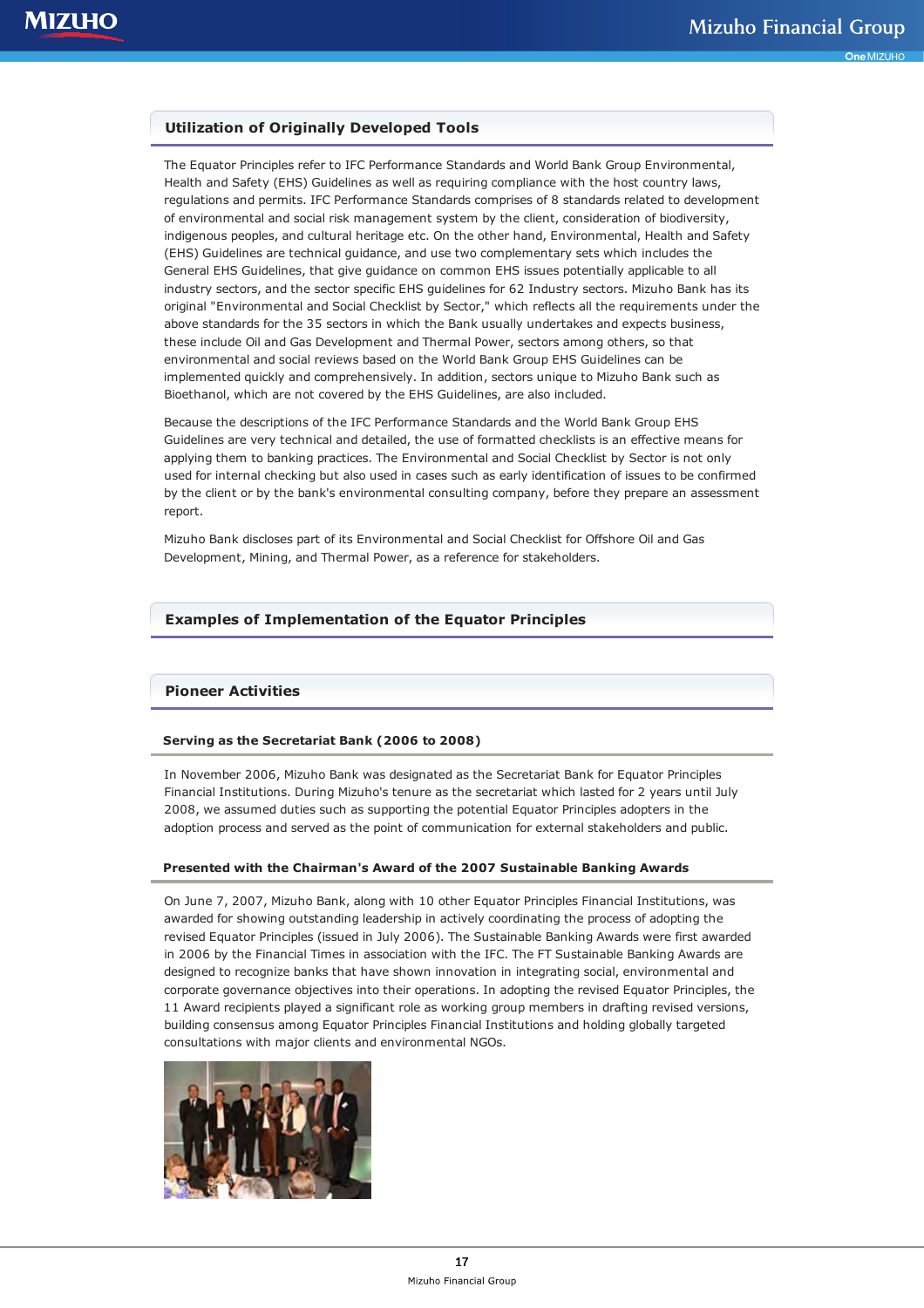#### **Leadership as a Member of the Steering Committee**

Mizuho Bank is a member of the Equator Principles Association Steering Committee consisting of 15 banks worldwide. During the revision of the Equator Principles in 2013, Mizuho Bank took part in various Task Forces such as scope expansion, information disclosure, and climate changes and contributed to finalizing the revised Equator Principles.

Mizuho Bank also participates together with other Equator Principles members in various working groups, such as Biodiversity, Climate Change, and Social Risks, and serves as the lead bank for the Asia Outreach Working Group to help define policies and guidance for the larger group in these important areas of interest.

#### **Serving as the Chair Bank (2014 to 2015)**

From May 2014, Mizuho Bank assumed the role of the Chair of the Equator Principles Association, and played a leadership role by leading the discussions and decisions affecting the operational policies and organizational management of the Association. At the annual meeting of the Association on October 28, 2014, Mizuho Bank led the other member institutions in discussions regarding climate change, biodiversity, the protection of human rights, capacity building and training among the Association.





#### **Outreach Activities for the Equator Principles in Asia**

Presence of Asian banks in the world has been increasing with the economic growth. For example, Chinese banks have greatly increased their global influence. However, the number of banks who have adopted the Equator Principles in Asia (3 banks from Japan, 1 bank each from China, India, and Taiwan) is still very small compared to those in Europe and Americas.

In recent years, Asian banks have increased their participation in large scale project finance transactions globally. Consequently, Asian banks are anticipated to become more interested in adopting the Principles. In this context, Mizuho Bank has conducted seminars on the Equator Principles to Asian banks, in collaboration with IFC since 2010 as a leader of the Asia Outreach Working Group, which promotes the adoption of the Equator Principles to the Asian banks.

#### **Trainees Accepted from Industrial Bank Co., Ltd., of China**

During the period from June 23 to the end of July 2009, Mizuho Bank accepted two trainees from Industrial Bank Co., Ltd., which was the first Chinese bank to adopt the Equator Principles. During their training the trainees got an opportunity to learn implementation of Equator Principles together with practical case studies.

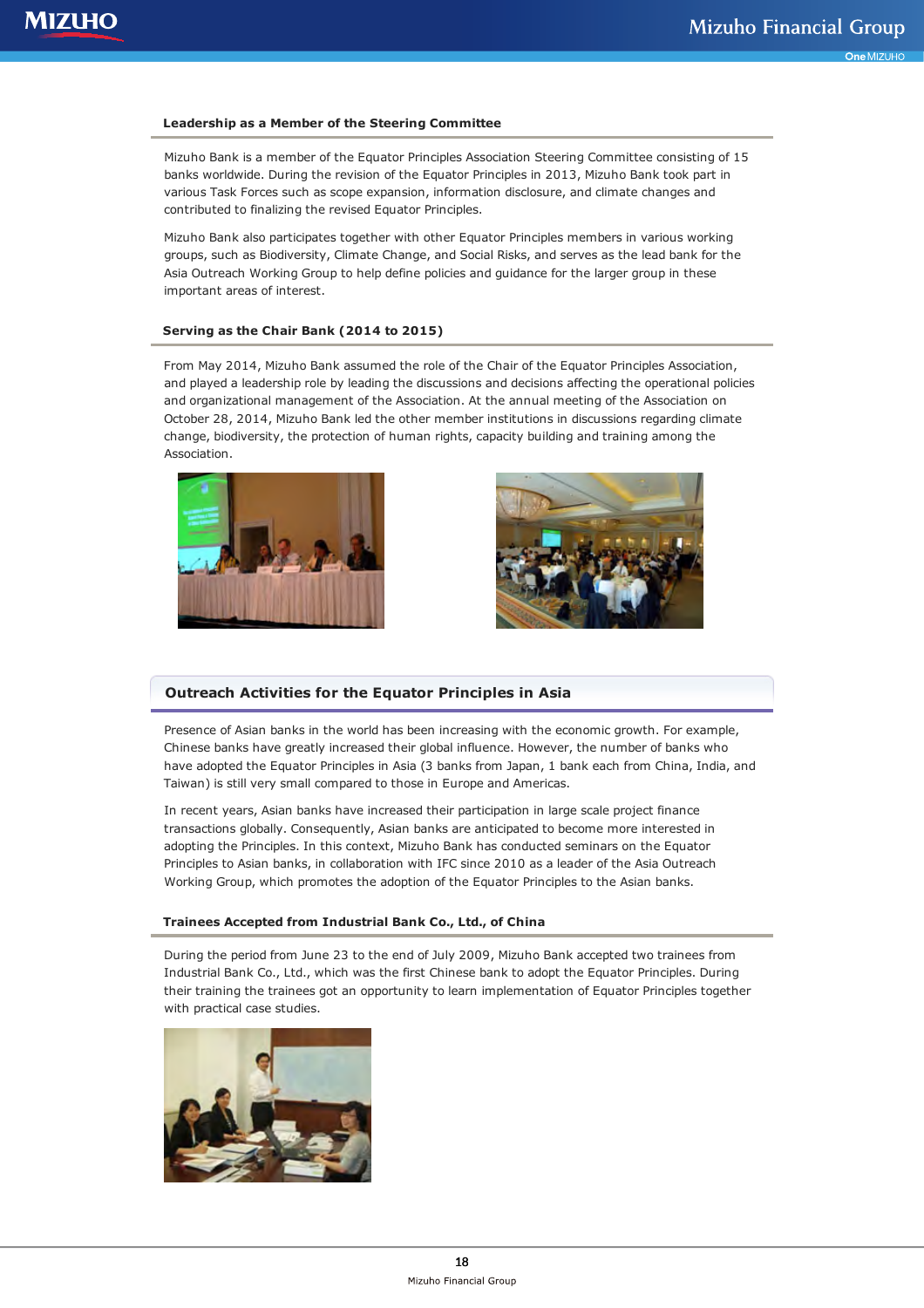#### **Seminar presented to Vietnamese Delegation**

In November 2013, Mizuho Bank, in cooperation with IFC, hosted a seminar about Equator Principles to Vietnamese Delegation which included participants from Ministry of Environment of Vietnam, Central Bank of Vietnam, and major commercial banks in Vietnam. Other Equator Principles Financial Institutions from Europe, Americas and Asia also attended the seminar as presenters. The seminar focused on sharing the implementation experiences and challenges of environmental and social risk management to provide in–depth view of the Equator Principles to the participants. The Equator Principles Financial Institutions mainly discussed various case studies with the delegation and facilitated further discussion and Q&A.



### **Trainees Accepted from Cathay United Bank Co., Ltd., of Taiwan**

During the period from May 27 to June 5, 2015, Mizuho Bank accepted two trainees from Cathay United Bank Co., Ltd., which is the first Taiwanese bank to adopt the Equator Principles. During their training the trainees got an opportunity to learn implementation of Equator Principles together with practical case studies.



In addition to the above, Mizuho Bank has also conducted seminars on the Equator Principles to Banks in Mongolia, Thailand, Taiwan and others, where we have explained about the environmental and social risk management method, case studies, and the outcomes by applying the Principles to projects. In addition, Mizuho Bank delivers speech on the Equator Principles upon requests from banking/non–banking sectors within/outside Japan.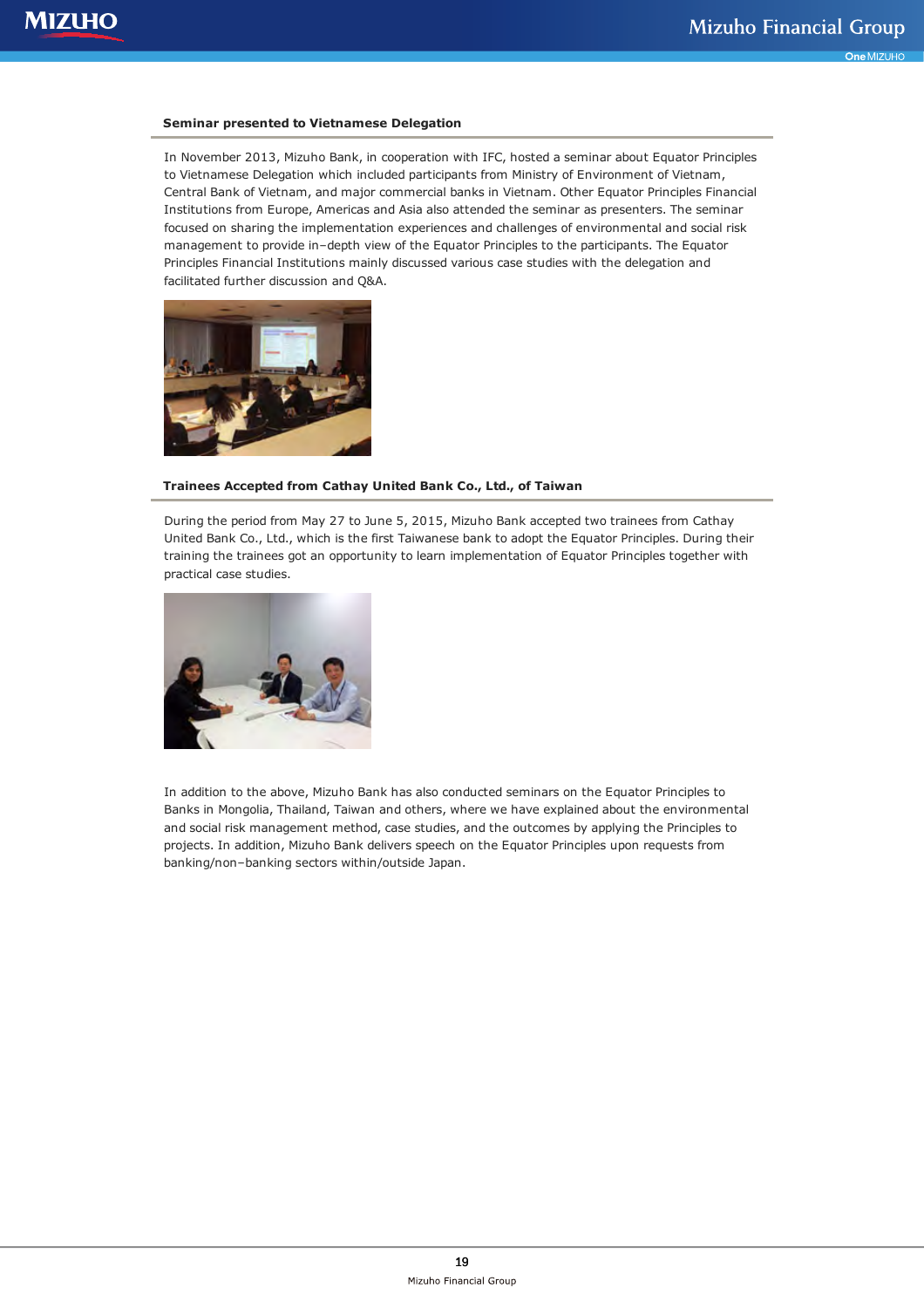# **Management and Future Development of the Equator Principles Association**

# **Management of the Equator Principles Association**

#### **Organizational Management of the Equator Principles Association**

Equator Principles Financial Institutions (EPFIs) adopted the Governance Rules and established the Equator Principles Association (EPA) in July 2010. EPA is a private–bank–led international organization without a dedicated staff and office. It consists of five entities: the Chair, the Steering Committee, the Working Groups, the Secretariat, and the Trustee. Organizational management is handled by volunteer EPFIs and the Secretariat.

\*Links to the Equator Principles Association Official website

# **CHAIR**

The Chair is the sole representative of EPA and presides over the Steering Committee. The Chair also acts as the coordinator between the Steering Committee and the working groups and/or other EPFIs. Standard Bank of South Africa is appointed as the current Chair of the EPA for June 2015 – May 2016 term.

## **STEERING COMMITTEE**

Important agenda items such as revisions to the text of the Equator Principles (EPs) and/or the Governance Rules are determined through deliberations of all EPFIs. Other, EPs related matters are subject to the decision making of the Steering Committee (consisting of 15 banks including MHBK, as of July 2015).

### **WORKING GROUPS**

Working Groups are formed to examine, review and make recommendations regarding important issues of the EPA. Steering Committee member serves as a Working Group Head and the participating members are widely recruited from among EPA. Communication is usually conducted via conference calls.

As of July 2015, the key working groups are External Relations, Outreach, Biodiversity, Climate Change and Social Risks.

### **Secretariat**

The Secretariat's duties include operating the official website, arranging conferences and preparing the minutes of meetings. Currently, the job is outsourced to Work Ethics Ltd, a nonprofit organization, registered in United Kingdom.

# **TRUSTEE**

Annual membership fee system was implemented in 2008. All the expenses are evenly divided among EPFIs. The Trustee oversees all income and expenditures.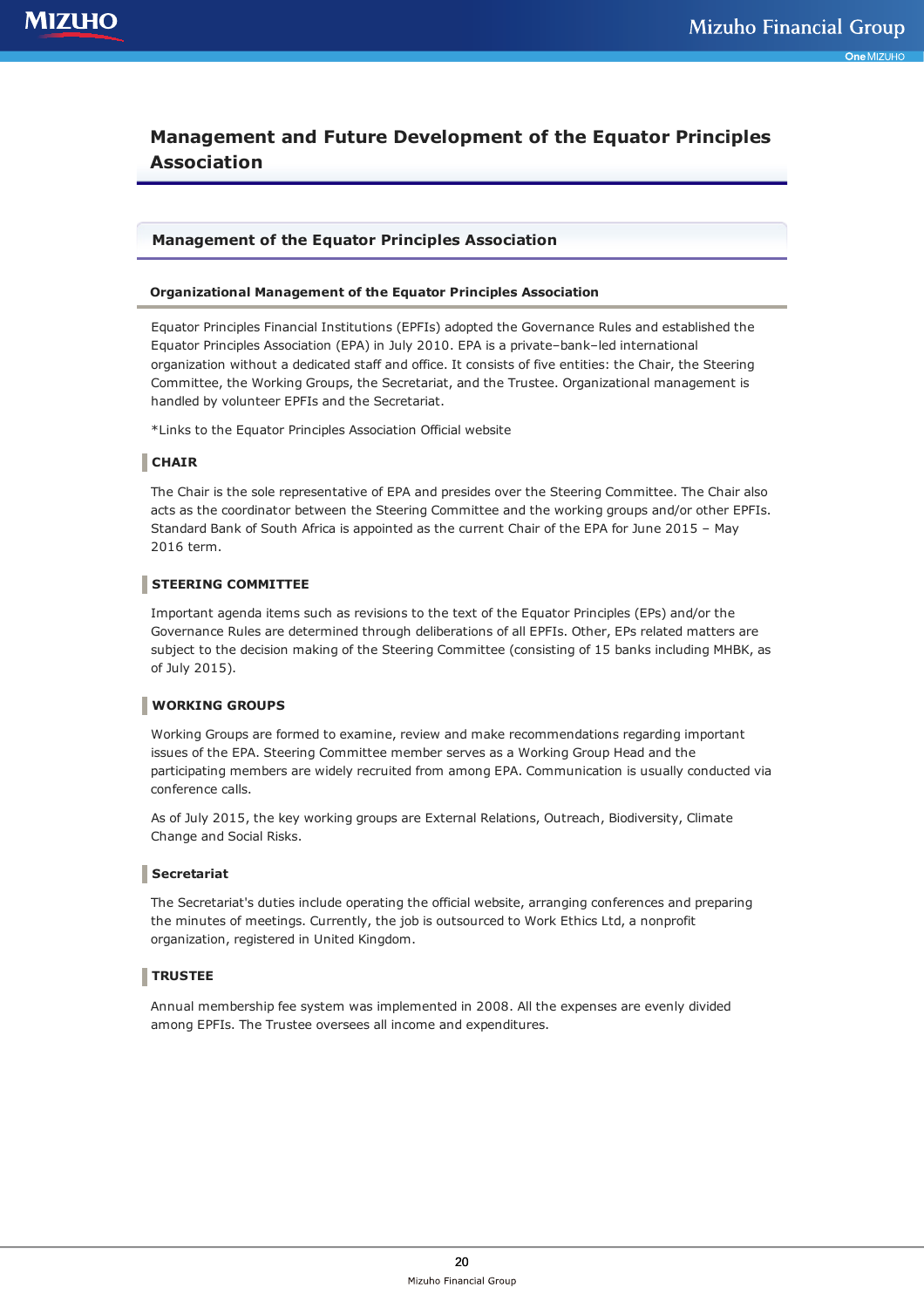#### **Exchange of Opinions with Environmental NGOs**

EPs were formulated in response to requests by environmental NGOs. As a key stakeholder, the environmental NGOs play an important role in the implementation of these Principles. EPA exchanges opinions, from time to time, on the progress of issues such as climate change with NGOs.



#### **Revision of IFC Performance Standards**

The IFC revised its Performance Standards (PS) in January 2012.

To reflect changes in the IFC PS, EPFIs revised the EPs to focus on a number of themes, such as Biodiversity, Climate Change, and Social Risks, and launched the third version of Equator Principles (EP III) in June 2013.

EP III became effective on June 4, 2013.

# **Accomplishments of the Equator Principles**

### **Three changes to project finance**

EPs have resulted in three major changes to project finance.

- 1. With the EPs, environmental and social risks are now widely recognized by society as significant risk factors, in assessing the projects. In addition, the implementation of risk–responsive measures via an Action Plan, is now embedded in the financing agreement. As a result, consideration of environmental and social risks and the mitigation of risks have been prioritized, benefitting the global environment and local communities.
- 2. The application of EPs to a project has become an important competitive factor for private financial institutions in obtaining the position of lead arranger in project syndication. In addition, collaboration in coping with environmental and social risks has been encouraged among syndicate members. The establishment and dissemination of these Principles have given financial institutions focused initiatives when addressing environmental and social risks.
- 3. The vigorous exchange of opinions on the environmental and social risks of a project has been encouraged among banks, clients and environmental NGOs through the management of the EPs and their application to project finance.

As described above, EPs have brought a variety of advantages to stakeholders including project– affected communities, banks, clients and environmental NGOs.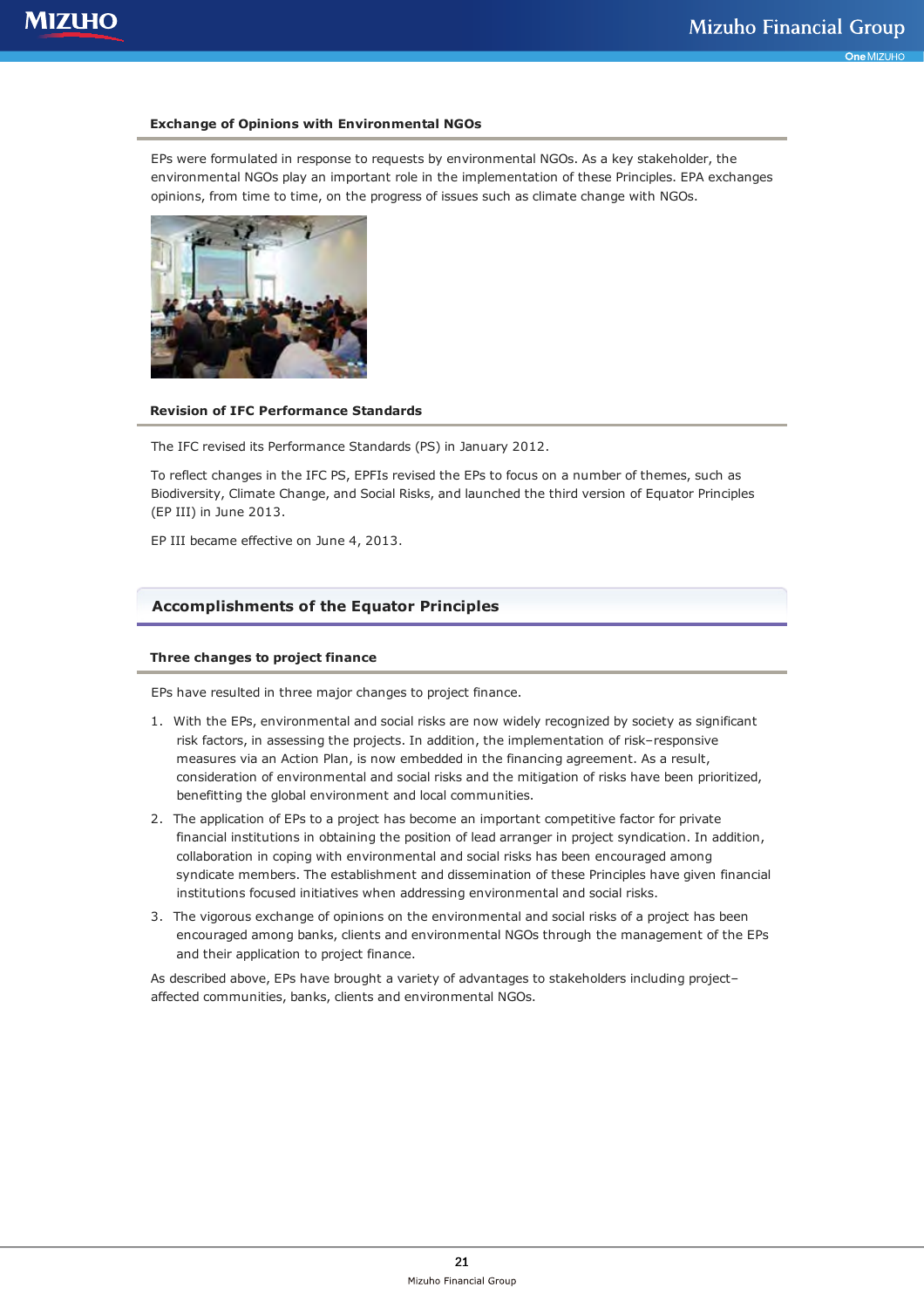# **Perspective**

## **Expanding the Scope of Application and Adopting Banks**

At first, EPs were only applied to Project Finance; however, with the revision of EPs to EP III in June 2013, corporate loans for large scale projects are now under the scope of EPs. Because expansion of scope strengthens mitigation of environmental and social risks, discussion of further scope expansion will be continued.

Moreover, increasing the number of adopting banks enhances the influence and leverage of EPs, which further leads to a decrease in environmental and social risks. Therefore, it is paramount for the EPA to continue outreaching to those financial institutions that have not yet adopted EPs and to increase the number of member banks.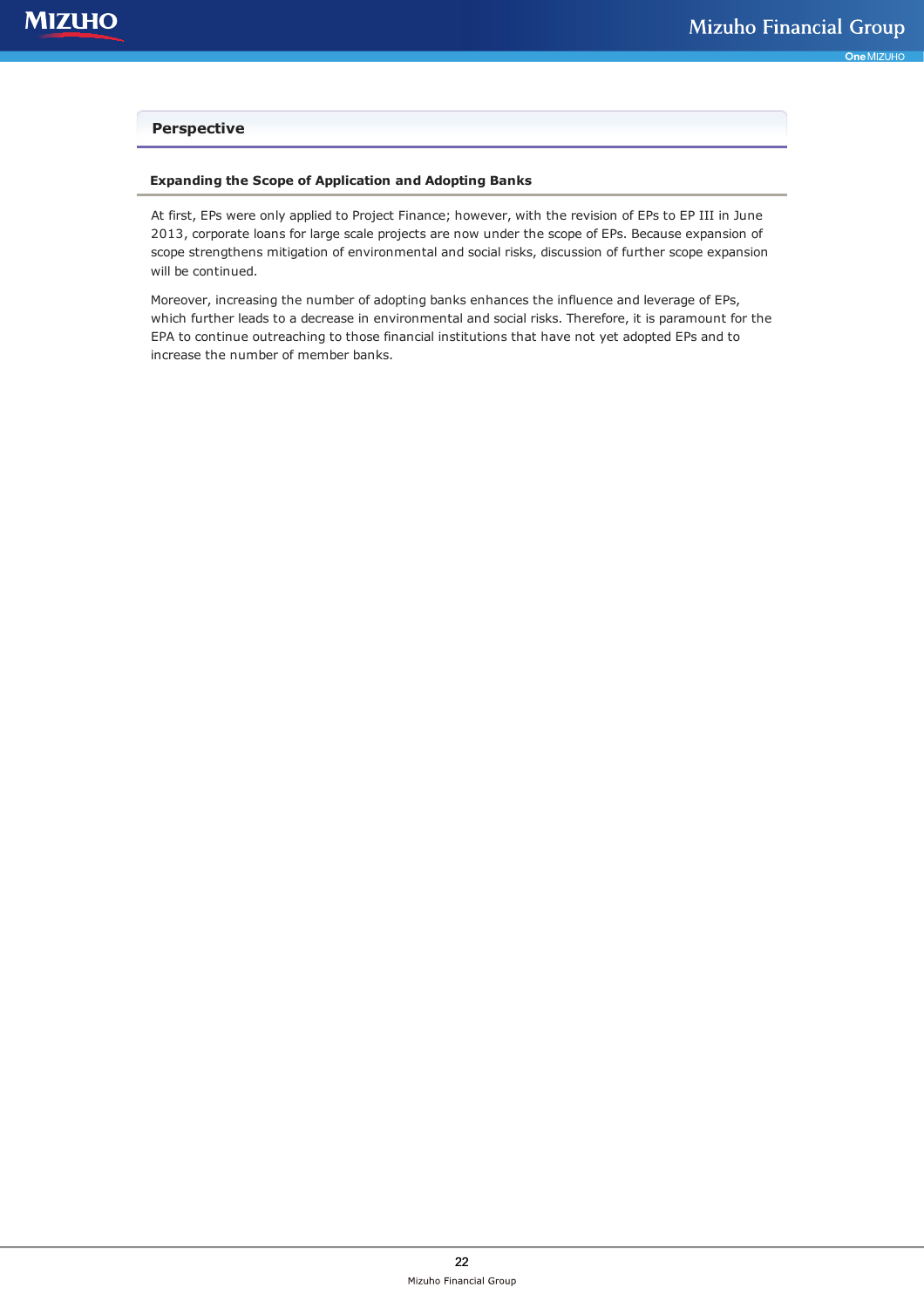# **Biodiversity**

# **Mizuho's Initiative for Biodiversity**

Humans have thrived as a species because of the beneficence of biodiversity, but the scale of our success has placed a heavy burden on the natural world. To continue enjoying the benefits of biodiversity in the future, it will be necessary for each country, municipality, business operator, private organization and citizen, in alliance, to take actions to achieve a "Naturally symbiotic society" in which biodiversity is maintained.

Based on this understanding, Mizuho, as an entity managing one of the roots of economic activity, is working to reduce impacts on, protect, and restore biodiversity. We see this as the social responsibility of a financial institution.

## **Mizuho's Initiatives**

Mizuho is promoting the following initiatives from the viewpoint of the conservation of biodiversity.

## **Participated as a Promotion Partner of the "Declaration on Biodiversity by Nippon Keidanren"**

In March 2009, Nippon Keidanren announced the "Declaration on Biodiversity by Nippon Keidanren," which summarizes a declaration on the conservation of biodiversity and related action guidelines. Agreeing with the declaration, group companies signed on as "Declaration Promotion Partners" in December 2009 and are pursuing initiatives promoting biodiversity in their operations<sup>\*</sup>.

\* Participating companies as "Declaration Promotion Partners" (10 group companies): MHFG, MHBK, MHTB, MHSC, TCSB, Mizuho Asset Management, Mizuho Private Wealth Management, DIAM, MHRI and MHIR

#### **Participated in the Business and Biodiversity Offsets Program (BBOP)**

In March 2010, MHBK (former MHCB) joined the Business and Biodiversity Offsets Program (BBOP)– the first among private financial institutions to do so.

The "Biodiversity Offset" refers to offsetting the negative effects that remain after avoiding, reducing and restoring the impacts of development activities on biodiversity by measurable methodologies. The "Offset" refers to conserving an offset site (an alternative habitat) that is different from a development site. Principally, to offset the remaining negative effects of development activities, we must create positive effects that exceed or are at least equal to the negative effects at the offset site. This idea gained popularity in the United States in the 1970s and expanded to the European Union and Oceania. In Europe and United States, legislation is currently being introduced.

In recent years, a common framework worldwide is being promoted for biodiversity offsets, which is led by BBOP.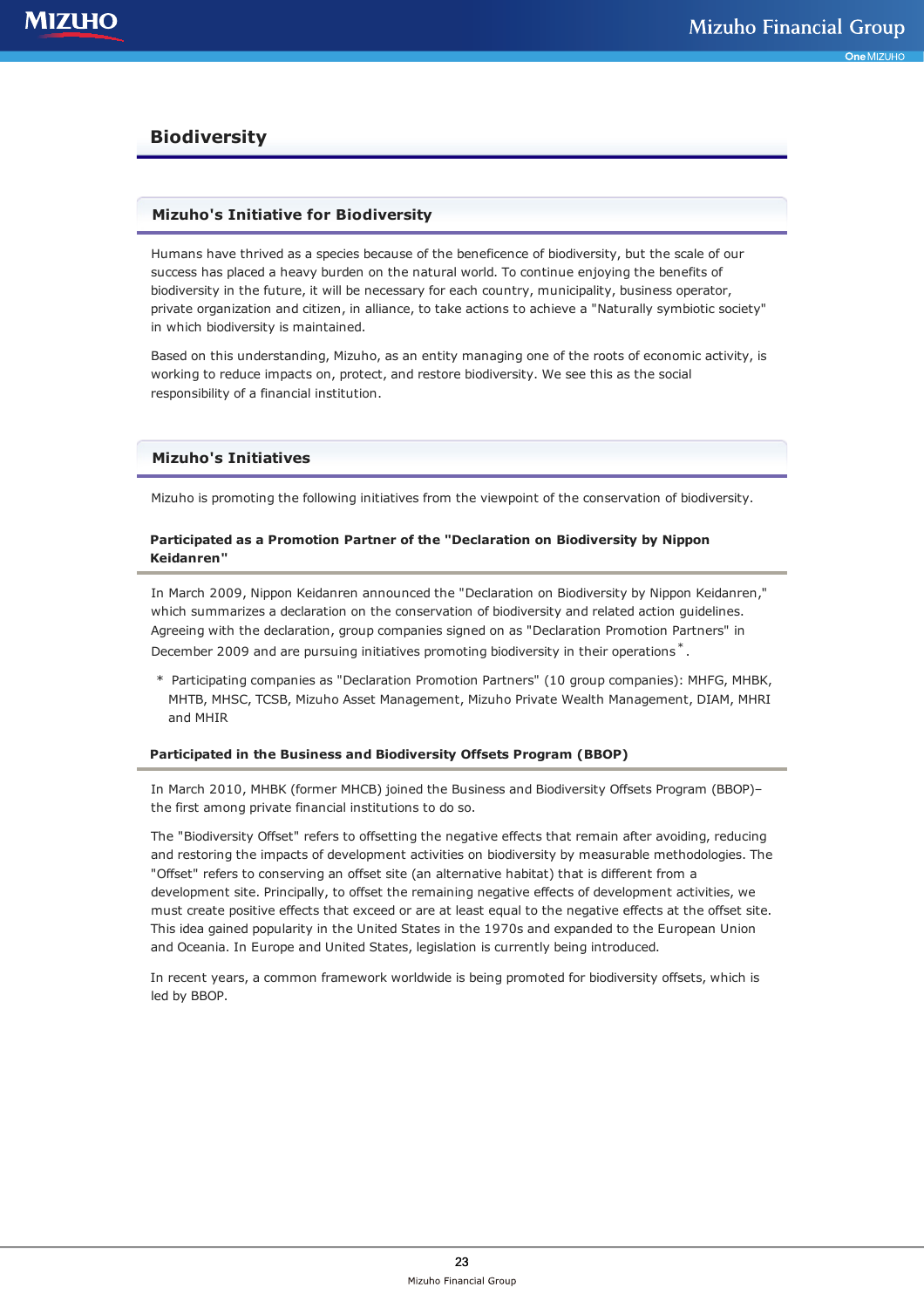## **Delivered a lecture at the Committee on Pollution Control and Preservation of Environment of the Japan Federation of Bar Associations**

In July 2012, MHBK delivered a lecture regarding "The Equator Principles and the Business and Biodiversity Offset Program (BBOP)" at the study meeting held by the Nature Conservation Section, Committee on Pollution Control and Preservation of Environment of the Japan Federation of Bar Associations.



Seminar to Japan Federation of Bar

## **Participated in the Cross Sector Biodiversity Initiative (CSBI)**

In February 2013, MHBK, as a member of the Equator Principles Association (EPA), assisted to establish the Cross Sector Biodiversity Initiative (CSBI), a partnership among EPA, IPIECA, and the International Council on Mining and Metals (ICMM) that considers measures and strategies to reduce the impact of large–scale development projects on biodiversity. Mizuho has joined various meetings for CSBI since.

In countries around the world, the movement over the last several years to develop and strengthen legal systems for the conservation of biodiversity has been steadily gathering momentum, and companies in these countries are also being asked to participate. As an example, the European Commission in December 2011 announced the EU Biodiversity Strategy to 2020, which aims to propose by 2015 an initiative to ensure there is no net loss of ecosystems and their services. In addition, the International Finance Corporation (IFC), a member of the World Bank Group, has issued guidelines entitled "IFC Performance Standards," and these have been adopted by the Equator Principles Association. The biodiversity preservation provisions of these standards were strengthened in January 2012.

In response to these developments, Mizuho continues to invest its efforts to CSBI, to support this initiative that collaborates beyond industrial borders.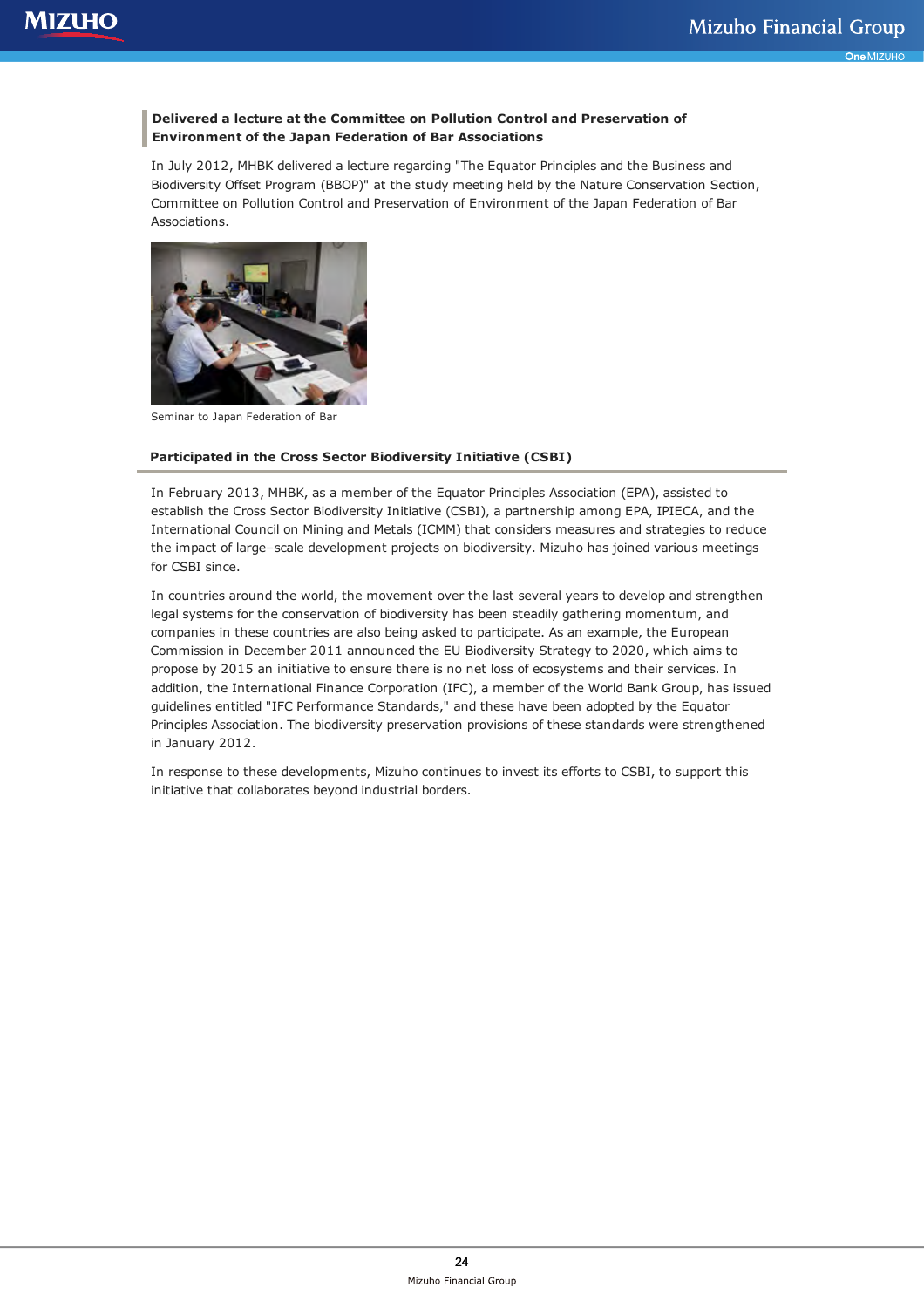# **Case Studies on Other Measures**

# **Measures taken through Mizuho's core businesses**

| Company     | <b>Initiatives</b>                                                                                      | Reference                                                      |
|-------------|---------------------------------------------------------------------------------------------------------|----------------------------------------------------------------|
| <b>MHBK</b> | Support an interest rate reduction in<br>financing funds for the purchase of<br>energy-saving equipment | Finance                                                        |
|             | Adopted the Equator Principles                                                                          | Initiatives for the Equator<br>٠<br>Principles                 |
|             | Participate in BBOP and CSBI                                                                            | -                                                              |
| <b>MHSC</b> | Sell clean energy bonds                                                                                 | Clean Energy Bond for Socially<br>Responsible Investment (SRI) |
| <b>MHIR</b> | Provide government agencies with a wide<br>range of support for environmental and<br>energy policies    | Support for Environmental and<br><b>Energy Policies</b>        |
| DTAM        | Offer such products as the natural<br>environment protection fund (Oze Kiko)                            | Product Development and Sales                                  |

Harnessing its financial system, Mizuho is promoting the following measures.

### **Measures at the Offices**

We are promoting initiatives to achieve a recycling–oriented society. Our efforts include a reduction in the use of paper, one of the resources financial businesses like Mizuho consume the most.

| Company     | <b>Initiatives</b>                                         | Reference                                                            |
|-------------|------------------------------------------------------------|----------------------------------------------------------------------|
| The group   | Promote green purchasing                                   | Initiatives to Bring about a<br>$\bullet$<br>Recycling-based Society |
|             | Promote a paper reduction campaign                         |                                                                      |
|             | Promote paper recycling                                    |                                                                      |
| <b>MHBK</b> | Choose FSC-certified paper for paper bags<br>for customers | • Examples of Reducing<br>Environmental Burden                       |